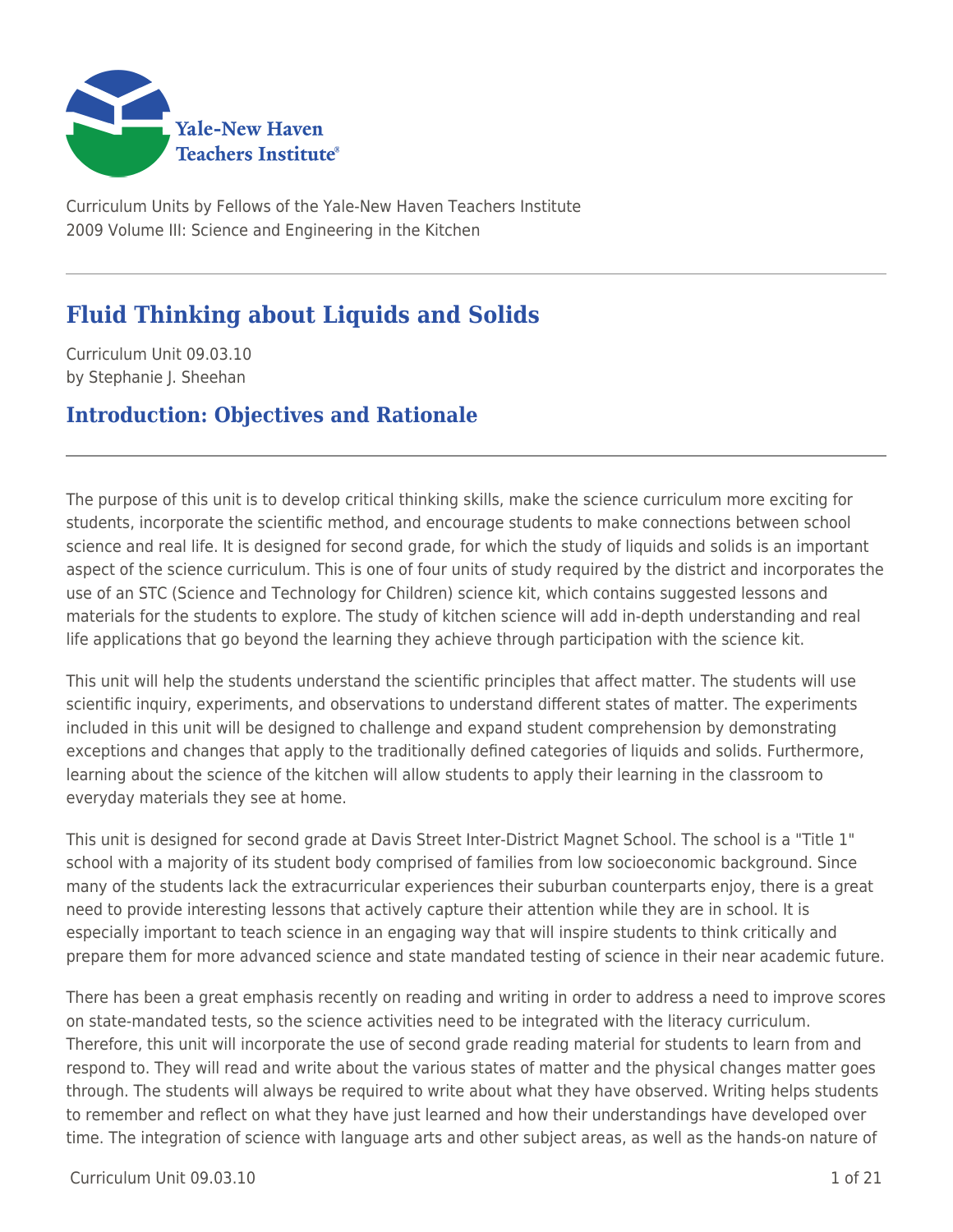the activities included, will activate the various learning styles and academic strengths of individual students. Therefore, this unit contains writing and reading comprehension activities that correspond to the objectives of the required literacy curriculum.

This curriculum unit is designed for second grade students, but the content could easily be extended to teach students from second to fifth grade. In order to adapt the curriculum for older children, the reading selections might be supplemented with more challenging and longer texts. The students could delve much deeper into terminology and learn more about the scientific principals. They would be expected to write with much more depth, but the content would be very similar.

The unit will consist of two main sections. The first section will provide various opportunities for students to sort and observe various properties of solids and liquids. The second section will provide hands on experiments to challenge some of the generalizations they may have made during the first section. The experiments will help students to understand how liquids and solids react under certain circumstances. Students will understand how energy affects matter and they will begin to understand how the movement of molecules affects the materials we see, touch and eat. The students will have opportunities to observe situations in which solids can be made to flow and act like a liquid, as well as observe situations that create changes in state from solid to liquid or vice versa. The students will use foods and other familiar materials to make these observations. This unit will provide multiple opportunities for scientific inquiry, and will leave students with both questions and answers. Group and class discussions will follow each experiment to address and correct assumptions and misunderstandings. The activities will address several New Haven Science Standards, as noted in Appendix 1.

# **Background Knowledge**

### **Liquids and Solids**

Liquids and solids are states of matter, which correspond to the energy and movement of the molecules that make up the materials. A great introductory lesson that will help the students to understand this can be found at http://www.msm.cam.ac.uk/SeeK/solid.htm. This fun lesson will have students acting out the movement of the molecules for different states of matter

The students will learn initially that solids are objects or materials that have a definite shape and do not flow, nor take the shape of their container. A solid typically is a material in which the molecules are close together and usually arranged in a defined pattern. The molecules in a solid vibrate, but do not have space or energy to move around each other or from one place to another 1 When you drop a solid, it remains the same shape. In order to change the shape of a solid, you would have to cut it or apply strong pressure. Some examples of solids that the students will examine are apples, cold butter, pickles, carrots, sweet potatoes, hard candies, chocolate bars, ice cubes, and hard boiled eggs, which can all be changed by slicing or cutting them. The students will explore this concept by dropping the objects and then cutting them into new shapes or observing as the teacher does this with a sharp knife. Some of the materials can be changed by applying pressure, or smashing them. The students might find it fun to change the shape of cold butter or chocolate bars by hitting them with a hammer. They should notice that although the solids change shape in these ways, they still do not flow under more gentle forces, like gravity. The students will also examine solids that are too small to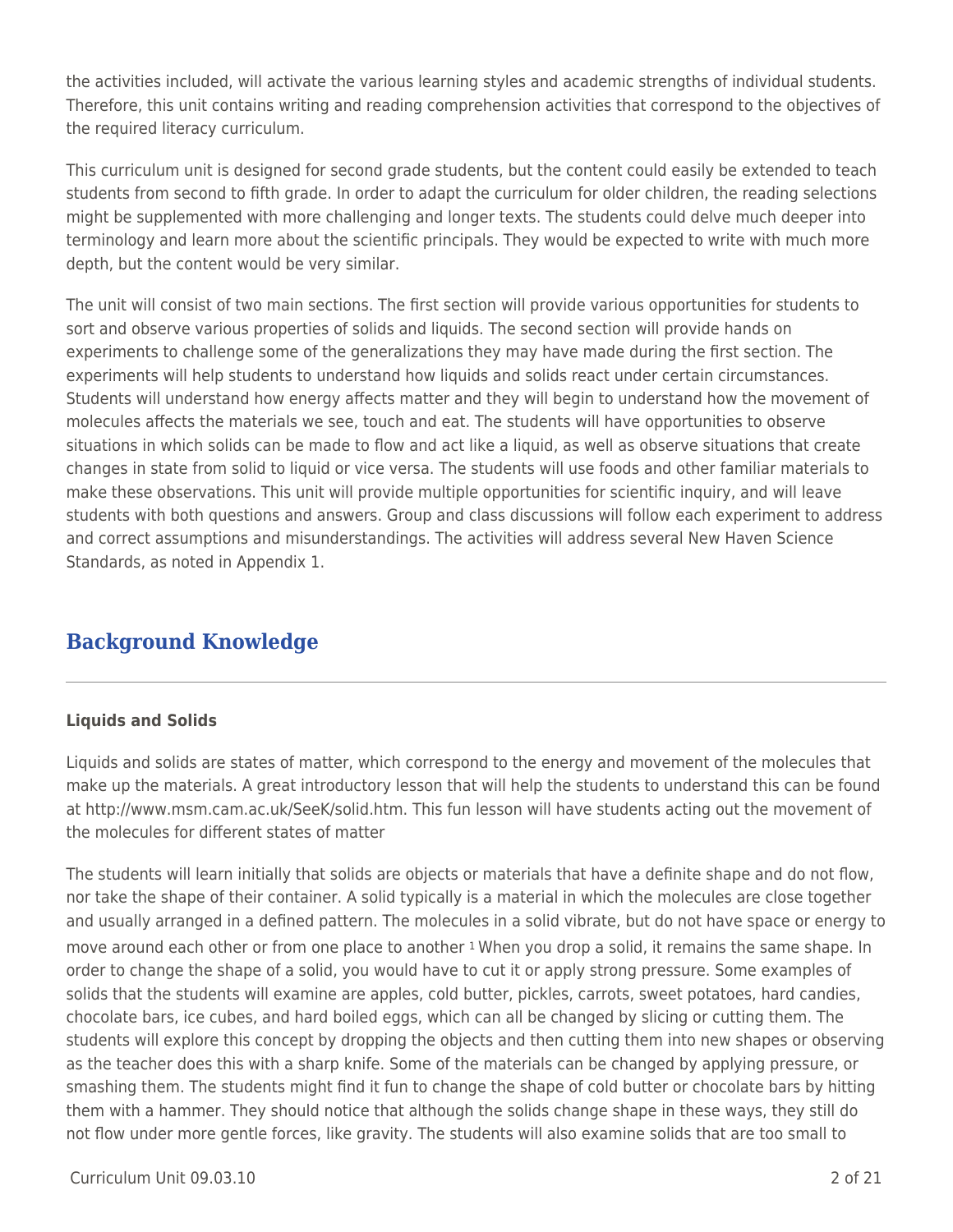easily change in these ways, such as individual grains of rice, sugar, and salt.

Students will initially learn that liquids flow and take the shape of the container they are in. Liquids can also be defined as materials in which the molecules are close together, but not arranged in a definite pattern, and in which the molecules move around and pass each other slowly. When energy is added to a solid material, usually in the form of heat, the molecules move more quickly than the vibrating molecules of a solid, and can spread out. This changes the solid to a liquid and allows the material to flow. Some examples of liquids that the students will examine are syrup, soda, vinegar, orange juice, and milk. The students will move them from one container into containers of various shapes to observe (and enjoy watching) as the liquids change shapes.

### **Changing Phases of Matter**

A material may change from solid to liquid or gas to liquid if the temperature is changed. The temperature of a material determines its state, although different materials change state at different temperatures. The temperature corresponds to the movement of the molecules within a material. The higher the temperature gets, the faster the molecules move. When enough heat is applied to the vibrating molecules of a solid, they vibrate faster, eventually moving farther apart and breaking the forces that hold them together. When this happens, the molecules move freely and the solid becomes a liquid. If enough additional heat energy is applied, the molecules move faster and separate even more, causing the liquid to change to a gas  $2$ . The reverse will happen if heat is removed and a material is cooled to the temperature that causes its molecules to slow down. The temperature at which molecules slow down or speed up enough to change the state of a particular material depends upon the type of substance being heated or cooled. For example, water will freeze and become solid at 0 degrees Celsius, but salt water freezes and becomes solid at -2 degrees Celsius 3.

A material may also change state if the amount of pressure exerted on the molecules changes. For example, in order for liquid water to become gas, or evaporate, the water molecules must move fast enough to move away from each other and to move into the air molecules above. Therefore, the air pressure has an effect on the water molecules. At sea level, a square inch column of air straight up to outer space weighs about 14.7 pounds. At sea level, this column contains a lot more air than it does at a point much higher up and closer to the atmosphere, such as the top of a tall mountain. Therefore, there is more air pressure pushing on the water molecules at sea level than there is on top of a mountain. With less pressure, the molecules are able to move more freely at lower temperatures. In fact, at 90,000 feet above sea level, the water would boil and begin evaporating at room temperature 4 . In the classroom, the students would not be able to observe the effects of differences in air pressure, but could write stories and draw pictures to demonstrate that they understand the teacher's explanation.

### **Neither Liquid Nor Solid**

Several substances defy classification as liquids or as solids, including certain types of solutions and suspensions. The students will create and examine some of these substances including simple suspensions, colloids, and gels, using materials found in the kitchen. They will then discuss and write about how these foods are different from typical solids and liquids.

Suspensions are mixtures between two substances, when a second material is divided into tiny particles and spread out thoroughly within the first substance <sup>5</sup>. The first kind of suspension the students will examine is made up of solid particles mixed evenly into a liquid. This cannot easily be classified as liquid or solid, since the observer can detect both solid and liquid parts if looking closely. The particles are often possible to see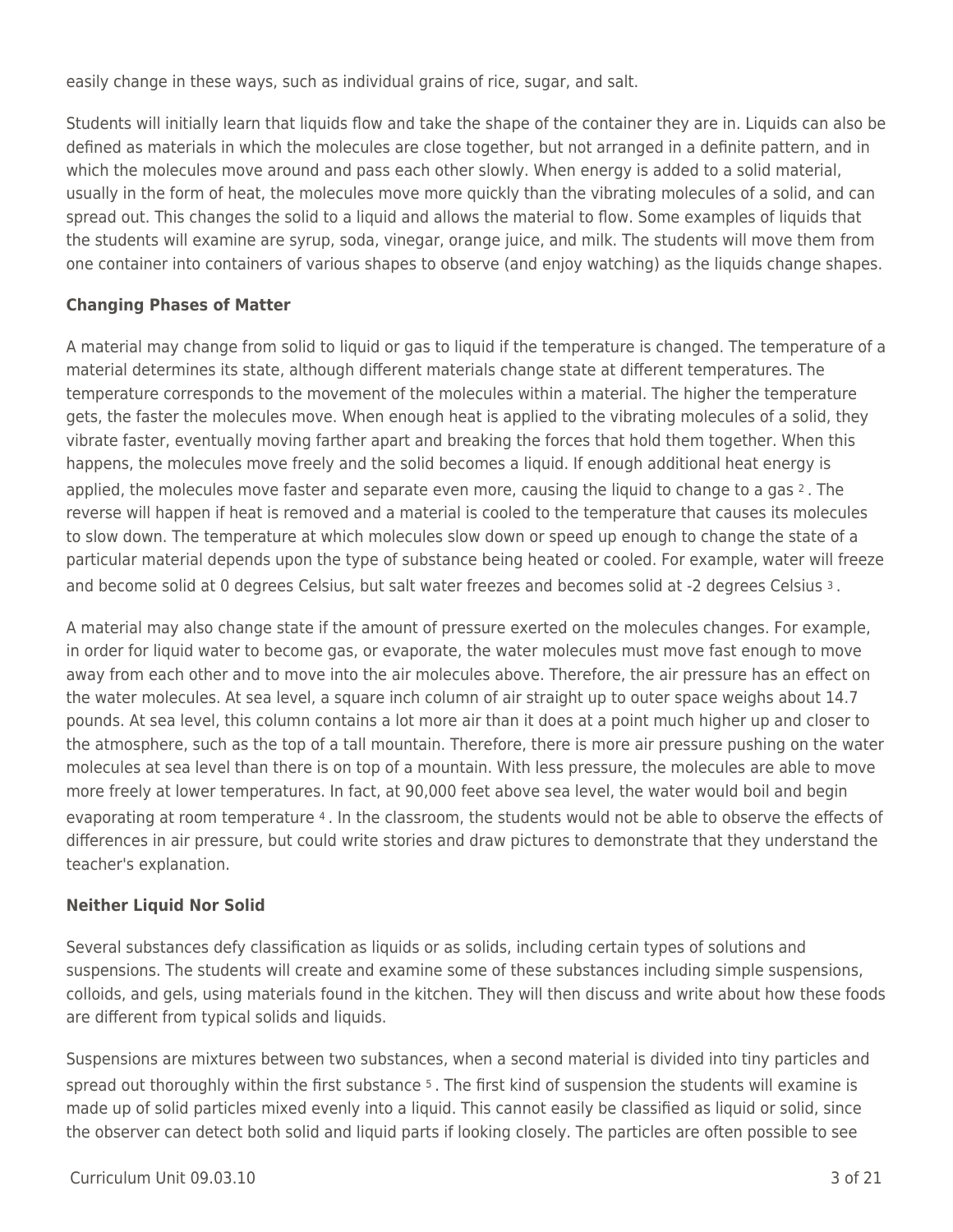with the naked eye, and are otherwise visible with the use of a microscope. The solid particles in this type of mixture can sometimes separate out if left to rest long enough and then settle, or if filtered out 6 . Examples of common suspensions found in the kitchen are flour mixed in water, orange juice pulp dispersed in orange juice, and milk. If the first two were left to sit overnight, the solid flour particles and orange pulp particles would settle to the bottom of the containers.

One interesting type of suspension is a colloid. A colloid is a mixture that is not truly homogeneous, but appears homogeneous to the naked eye, and cannot be separated or filtered out easily. The particles and the substances they are spread within may be solid, liquid, or gas 7 . For the purpose of this unit, the students will observe colloids in which a liquid is permanently or semi-permanently mixed within another liquid that would not normally mix with it to create a solution. One of the liquids will form tiny droplets that will be surrounded by the other. When the two normally immiscible liquids are forced to remain mixed as a suspension, it is called an emulsion. The liquids become inextricably mixed, or emulsified, by incorporating the second liquid a little at a time and/or with use of an emulsifying agent, such as egg yolks. The emulsifying agent is also called a surfactant. The molecules of a surfactant have one end that likes to be attached to the molecules of one liquid, such as oil, and one end that likes to be attached to the molecules of the other liquid, which is usually water 8 . Examples of emulsions are mayonnaise and (homogenized) milk. The students will examine and discuss the texture of the mayonnaise emulsion, which they will make. They will see that it does not easily flow, but does not truly keep a definite shape either; the shape depends on how hard you push on it or how long you allow it to sit in its container.

Students will also examine another interesting substance called a gel. The students will create gels in which solid particles are evenly dispersed within a liquid. Examples of gels are gelatin and cheese 9 . The students will make and examine a gelatin fruit mold. The prepared gelatin will have similar properties as the mayonnaise, since it neither flows easily nor keeps a definite shape. The gelatin comes closer to the definition of a solid, however, since it will take much longer to flow and will keep a more definite shape until harder pressure is applied. The students will compare and contrast these substances in writing and discussion.

### **Explanation of Teaching Methods**

### Literacy Component

Students will read, study and discuss information about states of matter, molecules, and liquids and solids. After the information has been discussed, reading comprehension questions will be modeled, discussed and answered in writing. Some of the reading will be teacher-created, as will the written response questions. This reading material will be on a level the students can read together with the teacher and/or peer support. The written response questions will match the literacy curriculum focus. The students will also read children's science books that pertain to the subject of matter, molecules, and physical changes to matter. A selection of books at the students reading level will be provided for them to read and respond to in writing. A selection of titles for these activities can be found in the Children's Classroom Reading Selections section. A sample written response activity sheet can be found in Appendix 2.

### Experimentation

The students will sort and compare various solids, then liquids, and create observation logs that reflect what they notice and learn. The students will compare liquids to solids and try to make generalizations and define these properties. Students will cause changes in the states of matter through traditional experiments and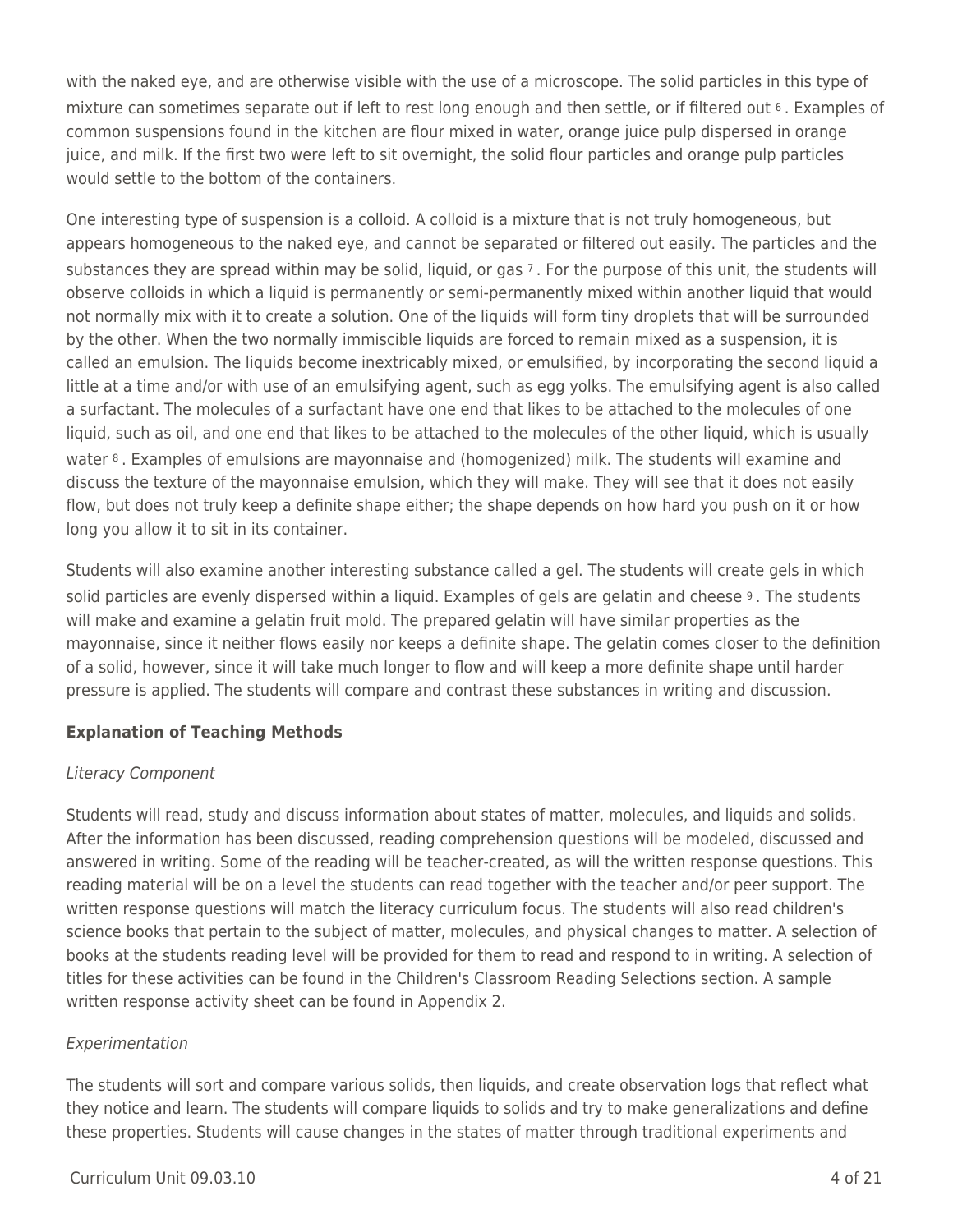cooking lessons, while utilizing the scientific method. This section will address the New Haven science performance standards for scientific inquiry numbers 1-7.

### The Scientific Method

The Scientific Method is a system of steps by which scientists use knowledge and reason to figure things out <sup>10</sup> . It consists of observation, questioning, hypothesis, experimentation, discerning the results, and finally discovering the applications of the experiment. Observation means examining information with all the senses and sometimes includes reading or listening to learn what other people have said about their observations. Sometimes observation requires special tools, such as magnifying lenses, microscopes, thermometers, measuring tapes, etc. 11 The Scientific Method begins when students use background knowledge and observations to form a question that they want or need to find a scientific answer to. A scientific answer is an objective result that others can replicate and test for themselves, rather than relying on the thoughts and opinions of another person. Next, students use background knowledge to form a hypothesis, which is an educated guess, or the answer they think the experimentation will show. Then, it is important to carefully design (or find) an experiment that will help answer the question. The teacher and/or students devise a specific procedure, which must be written out and followed carefully. The students carefully conduct the experiment and analyze the data from the experiment. Analyzing the data involves observing exactly what happened and recording measurements, time, etc. Then, the experiment has to be examined for limitations, or factors other than the intended variable, that might have affected the results. For example, some experiments might be affected by factors that are difficult or impossible to control, such as the air in the room or the subjectivity of the observer. Therefore, a good experiment should be replicated to check for validity, and may need to be refined by changing the procedure slightly until uniform results can be achieved over several trials.

# **Getting Started: Becoming Scientists**

One of the main goals of the unit is to encourage students to think critically and think of themselves as scientists. Therefore, the children will need to use the Scientific Method to problem solve. First, the teacher will make a chart to creatively display the students' ideas and fill it in by asking the students to say and write words they associate with scientists. This will be followed by a shared reading lesson using a passage about the scientific method. A great selection to use in second or third grade can be found in the book, Bill Nye The Science Guy's Big Blast of Science, by Bill Nye. The teacher will use the overhead projector (or photocopies) to make the reading selection accessible to all students. He or she will read aloud as the students read along silently or aloud in unison. The reading will be interrupted by discussion of key words, such as reason, controlled, etc. and followed by questioning to verify that the passage was understood. This passage will be reread and discussed over the span of two or more days, so that students will have a chance to read, understand and discuss it. Then, the students will write a paragraph to answer a question to show their understanding, such as "Would you want to use the scientific method to solve a problem in your own life?" The students would then answer, giving information about a specific problem or question in their own life that would or would not be solved this way. After the students have learned about what it means to be a scientist, they should revisit their scientist idea chart to see what they have learned and revise any misconceptions they may have had.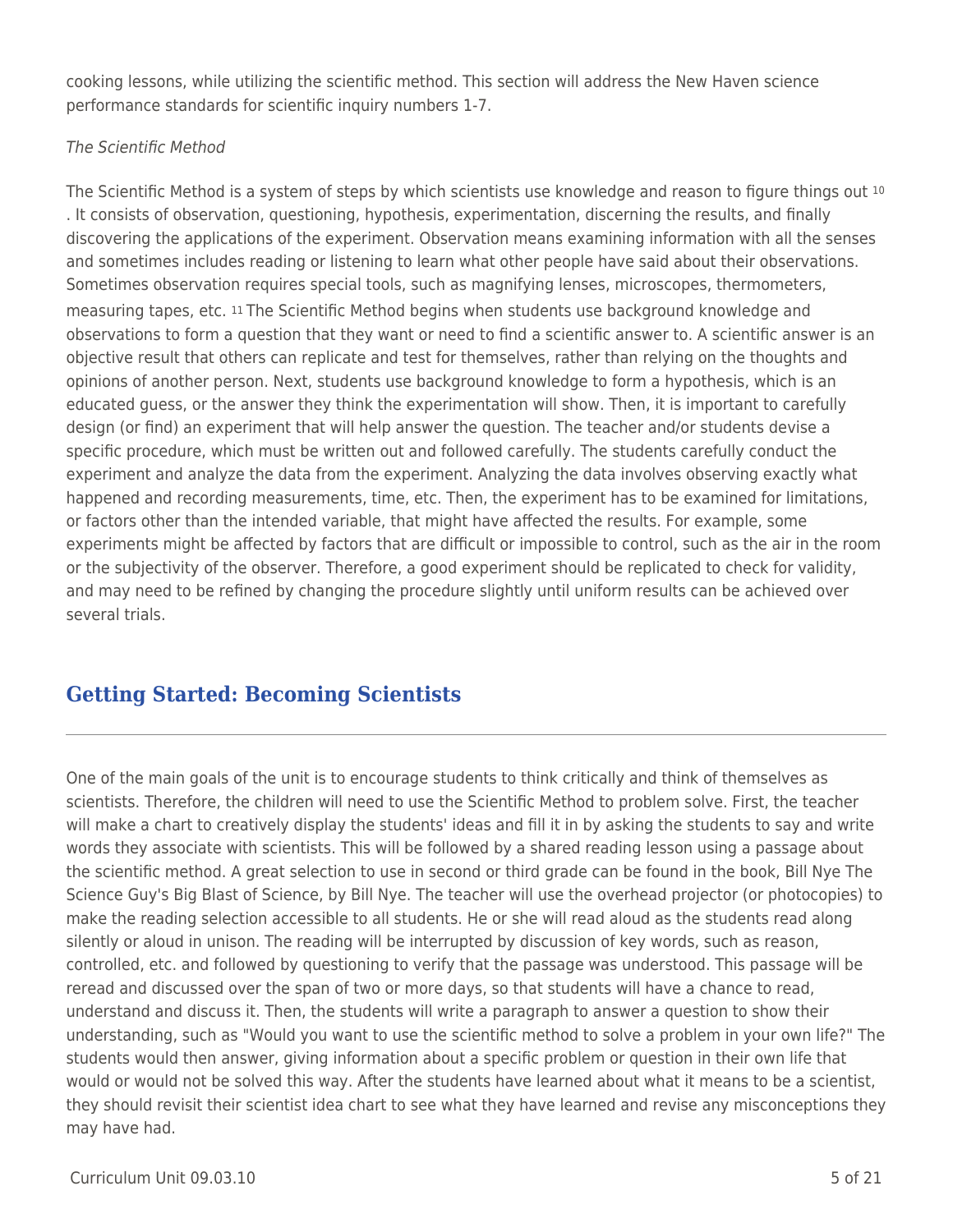The class will then be ready to learn about liquids and solids. First, the teacher will help the students make a KWL chart, which will show what they think they Know about solids, what they Want to know, and leave room for what they will have Learned at the end of the unit. The students may suggest ideas such as "solids are hard" and "solids don't move by themselves." The teacher will demonstrate the difference between a liquid and a solid by putting an apple in a clear container and then moving it to several other clear containers with different shapes. He or she will repeat this with apple juice, pouring the juice from one container to the next. The students will observe that the juice takes the shape of each container while the apple stays the same shape. 12 The students will notice that the juice flows and the apple does not. This demonstration will bring the students closer to the working definitions they will use during their initial explorations of solids and liquids. Of course, they will ultimately challenge these definitions and examine liquids and solids more closely through additional lessons and experiments later in this unit.

Based on the previous demonstration, the teacher will then display at least twenty different materials and ask the students to identify which are solids and which are liquids. The materials to display (which can be found in the STC science kit, as directed by Carolina Biological Supply Company.) are shampoo, water, oil, corn syrup, a wooden cube, a clear plastic cube, plastic condiment lids, rubber balls, a small metal ball, two types of plastic spoons, a small wooden golf tee, a small gem stone, a crayon, a ping pong ball, a metal nut and a silver metal washer, a brass washer, a small pipe cleaner, a small cork, a bobby pin, a square magnet, a button, a paper clip, a sponge, and a clear plastic cylinder. The teacher will assign science buddies and put away the liquids for later in the unit. He or she will then provide each pair of student buddies a large container with 20 different solids to examine.

# **Examining Solids**

Students will conduct a series of sorting lessons that will help them to observe various properties of solids. After each experience, the students will create a journal entry describing what they were looking for, what they observed, and anything interesting they noticed. They will also have to create labeled drawings to show what they did with the materials they observed. A sample log page can be found in Appendix 3.

For the first activities with solids, students will sort all twenty objects, such as a clear plastic cube, a red, wooden golf tee, and a metal ball by color and then by shape. Of course, they will record their observations with pictures and labels in their science journals.

After sorting by these familiar attributes, the students will examine the objects to see whether they roll or stack. They will use a Venn diagram to keep track of their findings 13 . For this activity, the teacher will draw the two interconnected circles to make a large Venn Diagram on a sheet of paper at least 36" by 20" with the left circle labeled "rolls," the right circle labeled "stacks," and the middle overlapping area labeled "both". Then, he or she will instruct the children to test the objects and place them on the Venn diagram in the appropriate spot. (Objects that neither stack nor roll should be placed on the paper outside the Venn diagram.) The children will discover what each solid object does and write and draw their findings in their science journals. Then, the teacher should display the shampoo, water, corn syrup and oil. Students should be given droppers to test drops of the liquids for their ability to stack or roll. The students will discuss why the liquids are not able to stack or roll and write their observations in their journals before cleaning up.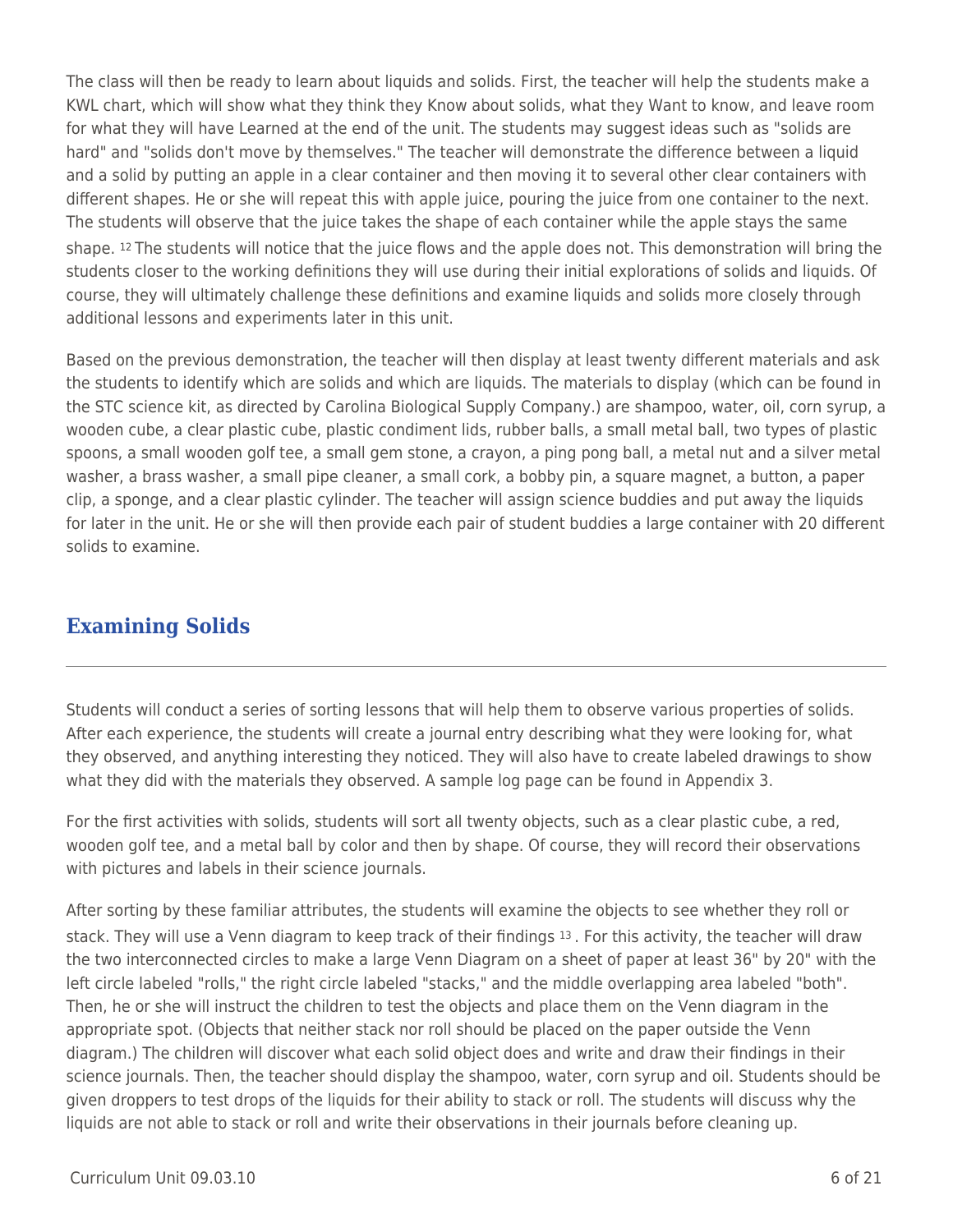For the next activity the students must arrange the objects in a continuum according to their hardness, from the softest item to the hardest 14 . The students will learn that it is often important to describe objects in comparison to others in order to be specific. They will realize that solids can be hard or soft and yet retain or regain their shape after the pressure is removed. They will describe the objects as specifically as they can and distinguish a soft solid from a liquid. At this time, it might be helpful to demonstrate the difference between a soft solid and a liquid, using a sponge ball and a water balloon. The teacher will gently toss the water balloon and sponge ball in the air and allow students to squeeze and examine each. Then, he or she will drop both items on the floor, which will cause the water balloon to break and the water to spill all over the floor. The students will notice that the sponge ball retained its original shape after being dropped while the water, which had taken the shape of its water balloon "container" has now taken the shape of the floor 15.

#### **Expanding Knowledge of Solids with Food**

To expand their experiential learning and further excite the students about learning the properties of solids, the teacher will revisit the previous activities using objects from the kitchen. First, he or she will display the following familiar items: cold butter, rice, pickles, carrots, sweet potatoes, hard candies, chocolate bars, ice cubes, hard boiled eggs, vinegar, pancake syrup, orange juice, milk, soda, sugar, salt, frosting, mayonnaise, egg yolks, and uncooked bread dough. The students will have to examine each item and identify which of the items are solids. The children will do this by listing the names/pictures of the items on a three- column chart labeled solid, liquid, and unknown. Based on the definition that a solid has a definite shape of its own, and the sorting and observing they have done so far, the students are likely to choose the first nine items. Perhaps they may decide to include the salt and sugar as well. If no one does, the teacher might challenge the students to consider whether they should be sorted according to one grain or the whole amount as one item. If it doesn't happen automatically, the teacher will also encourage the class to consider whether the frosting, dough and mayonnaise should be considered solids. They will discuss the circumstances under which they act like solids or act like liquids.

After experimenting with several of the foods, they may realize that a substance might be considered a solid or a liquid depending on how long you let it sit or how hard you push on it. For example, the bread dough does not immediately flow and fill up the container it is in, but it will eventually spread out over time. Similarly, if you push the frosting or dough into a certain shape, it would not resist and go back to its original shape like a sponge or a rubber ball would. They will continue discussing and debating as necessary until an agreement is achieved among the class members. After the students have come to an agreement, then they will examine and sort them according to their color, shape and whether they roll or stack.

After the science teams have had a chance to sort by the various properties and arrange their solids according to hardness, they will share with the class and discuss any differences among the answers that were found. The teacher will create a chart showing the final results of each activity for the class to view and refer to. Of course, the students will also draw and write about each of these experiences in their science journals. Please note that the students should be advised not to consume any of the science materials unless they are given explicit permission to do so. Students will utilize disposable trays and newspaper to contain any mess that may be produced by these activities.

Next, the students will experiment with all of the original household objects and the additional kitchen materials in whatever way they would like to for ten minutes. Then, they will play sorting games in which one partner sorts by a mystery rule and the other must guess the rule 16 . The students will continue to keep journal entries describing each of these experiences.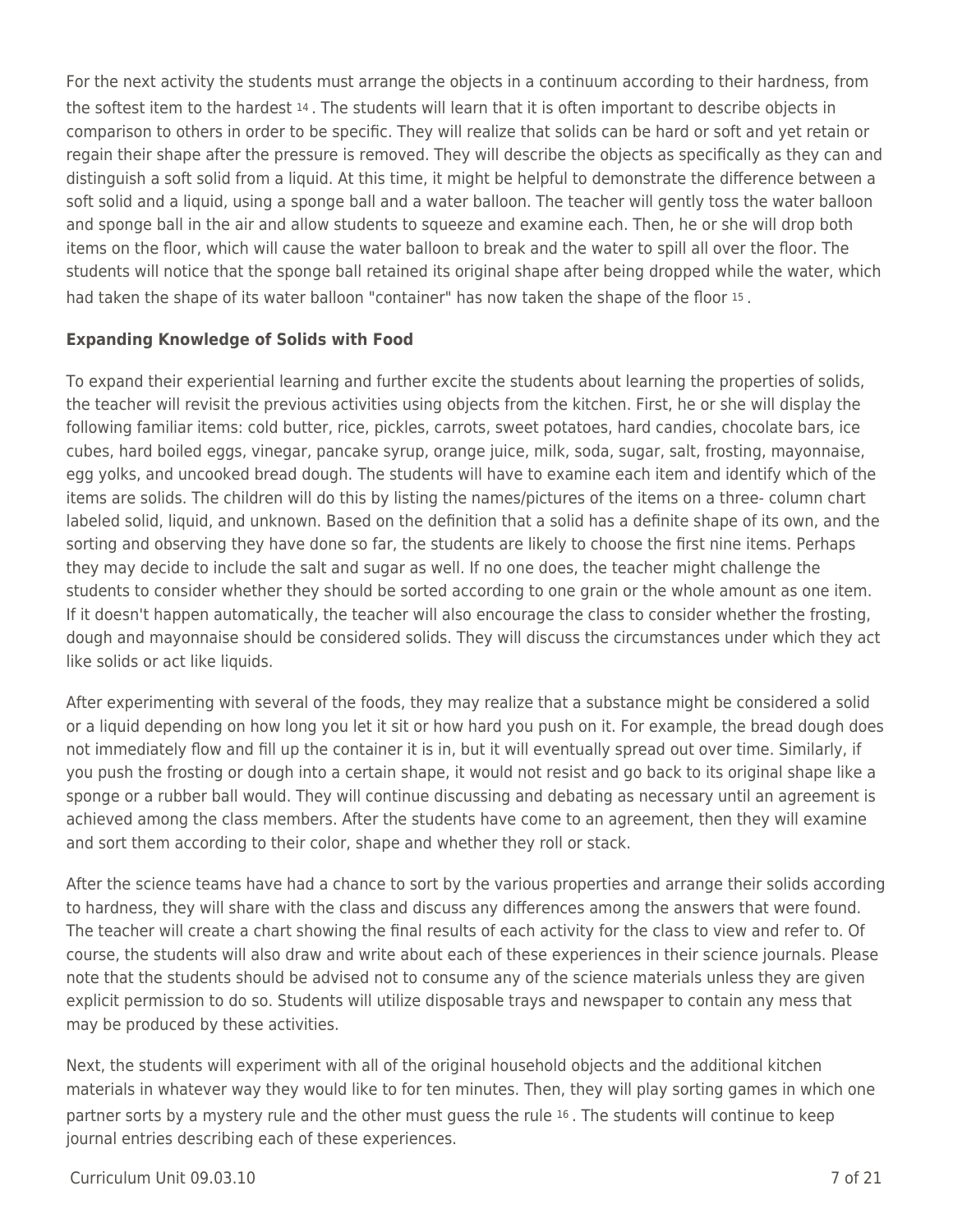Then it will be time to challenge some of the assumptions the students have. The students will already be noticing and commenting that the ice cubes have started to melt by the end of the sorting activities and therefore are changing into liquid water. The teacher should encourage the students to consider what might cause some of the other materials to change their state as well. He or she should also encourage the class to discuss their experiences with food and to share their background knowledge, such as watching melting butter on a warm day or seeing it melt in a pan as part of a recipe.

The students will now look closely at the rice, salt, and sugar. They will use magnifying lenses to identify the small grains of salt and sugar and discuss how these substances would be categorized according to their shape, color, rolling vs. stacking ability and hardness. Then, they will pour the substances into containers of various shapes and see that they do take on the shape of the container they are in when observed as a group. However, each grain of salt, sugar or rice has its own definite shape. In this case, it depends how closely you look at the substances and the individual particles that they are made up of.

### **Examining Liquids**

The students will now examine and compare liquids. They will begin by comparing water, shampoo, and glue. They will stir, tilt, feel and look at them closely. They will compare the way they drip and pour as well as the color, feel and thickness. Then, they will investigate to see how quickly or slowly they flow. They will learn the term viscosity. They will use zip-lock bags to see the fluidity and to see how liquid can take on the shape of the container it is in. The students will perform drop races to see how quickly or slowly the liquids flow 17 . The students will be instructed to attempt to form the liquids into a definite shape and write in their journals about what they observed.

Students will then choose the substances from the kitchen materials I have on display that they think are liquids. The students will undoubtedly choose the syrup, soda, vinegar, orange juice, and milk. Encourage debate and discussion to decide if the sugar, rice, mayonnaise, frosting, and dough should be included as well. After the liquids have been chosen and distributed, students will observe them by touching, stirring, and tilting them. They will then examine them by moving them inside zip-lock bags and conducting drop races. In addition to writing about them in their journals, they will arrange and order all the liquids in several ways to show their observations. They will preserve their observations by drawing them on paper strips. First, the students will sort the liquids by color and arrange them from darkest to lightest. Then, they will arrange them from least viscous to most viscous. Finally, they will arrange them by clarity, from the most opaque, which will not allow light to pass through (glue), to the most translucent, which will allow light to pass through (water). In the latter case, it is possible to look through the substance.

For a fun extension, students will make "magic mud," (which is often called "oobleck") by combining 5 tablespoons cornstarch with 3 tablespoons water and a few drops of food coloring in a mug 18 . The "magic mud" feels solid when strong pressure is applied quickly, but when less pressure is applied, or applied slowly, the "mud" becomes liquid and is able to flow. 19 The students must examine it by pouring, touching, and spreading it inside a zip-lock bag and on a paper plate. The students will have to decide where the magic mud should be placed on the continuums they have created for the liquids they have already arranged. (They will also have to be able to explain why.)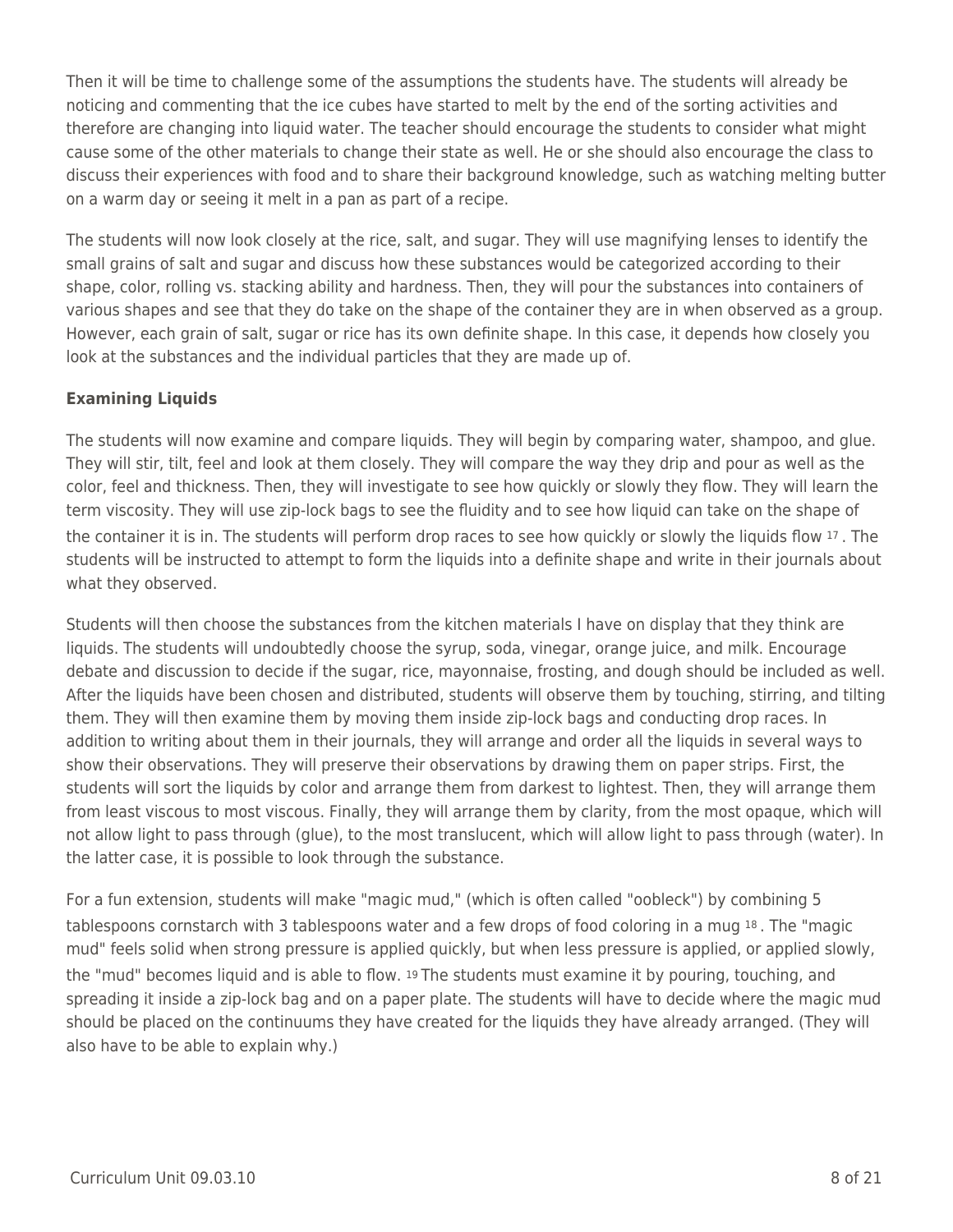# **Extending Learning: Enigmas and Changing States of Matter**

Ways to change the state of matter include changing the temperature by adding or causing the substance to lose energy, applying pressure, and changing the chemical properties by adding something to it. The students will now have opportunities to experiment with changing states and creating suspensions.

#### **Kitchen experiments that change the phases of matter**

The following experiments allow the students to use the scientific method and create a physical change in foods from solid to liquid or from liquid to solid. The teacher may want to create a special "experiment log" for the students to write about each step of the scientific method as they experience it, along with their data, to be placed inside their science journals. A sample experiment log can be found in Appendix 4.

#### Changing Solids: Chocolate bars to Chocolate Sauce

The teacher will begin by gathering the following materials: a medium pot with a long rubber handle and a "double boiler" pot that fits together with the former, several boxes of baking chocolate, a sharp knife (for the teacher to handle), timer, a wooden or rubber spoon, water and a stove or portable burner. Then, the following optional ingredients will be needed for the extension: sugar, vanilla extract, and heavy cream.

The students will have previously examined, stacked and sorted chocolate bars in their exploration of solids. They will also know from experience that chocolate can sometimes take liquid form. Now they will have a chance to make the solid bars turn into a delicious liquid chocolate sauce, but they will have to conduct an experiment first. The teacher will remind the students of the steps they must follow in order to use the scientific method to solve a problem. He or she will then ask the students to use their prior knowledge to predict what will make the chocolate bars change from solid to liquid. Then the class will discuss what happens to chocolate when left in the sun (or a warm room) on a warm summer day. Depending on the children's prior knowledge, the teacher may want to demonstrate chopping, pressing on, and heating the chocolate bars in order for the children to observe that heat causes the change.

The teacher will gather the materials and ask the students to predict whether the size of the chocolate pieces will affect the speed of the transformation from solid to liquid. He or she will lead the students to define a specific question that will allow them to figure this out. The students will record their predictions and reasoning in their journals. Next, the students will brainstorm ideas for testing their predictions. The students will most likely realize that they will need to compare two sets of differently sized chocolate pieces melting over heat. They may not realize that the amount of heat and time must be controlled. This is an opportune time to review the idea of controlling all variables except the one that is being tested. It will be important to explain that the pots must be the same, as well as the amount of chocolate in each pot, and the temperature, leaving the size of the chocolate pieces as the only difference between the two items you will be observing. That leaves the question of how to make sure the chocolate is heated at the same temperature in each pot. Although it is possible to measure the temperature of each with a thermometer, this would only allow the temperature to be checked, but not specifically set in order to make sure it is the same in both pots. Therefore, the teacher will have to lead the children to remember that they know the temperature of boiling water and to discover that boiling water under each pot will ensure that both pots are heating the chocolate at 212 degrees F, the boiling point of water.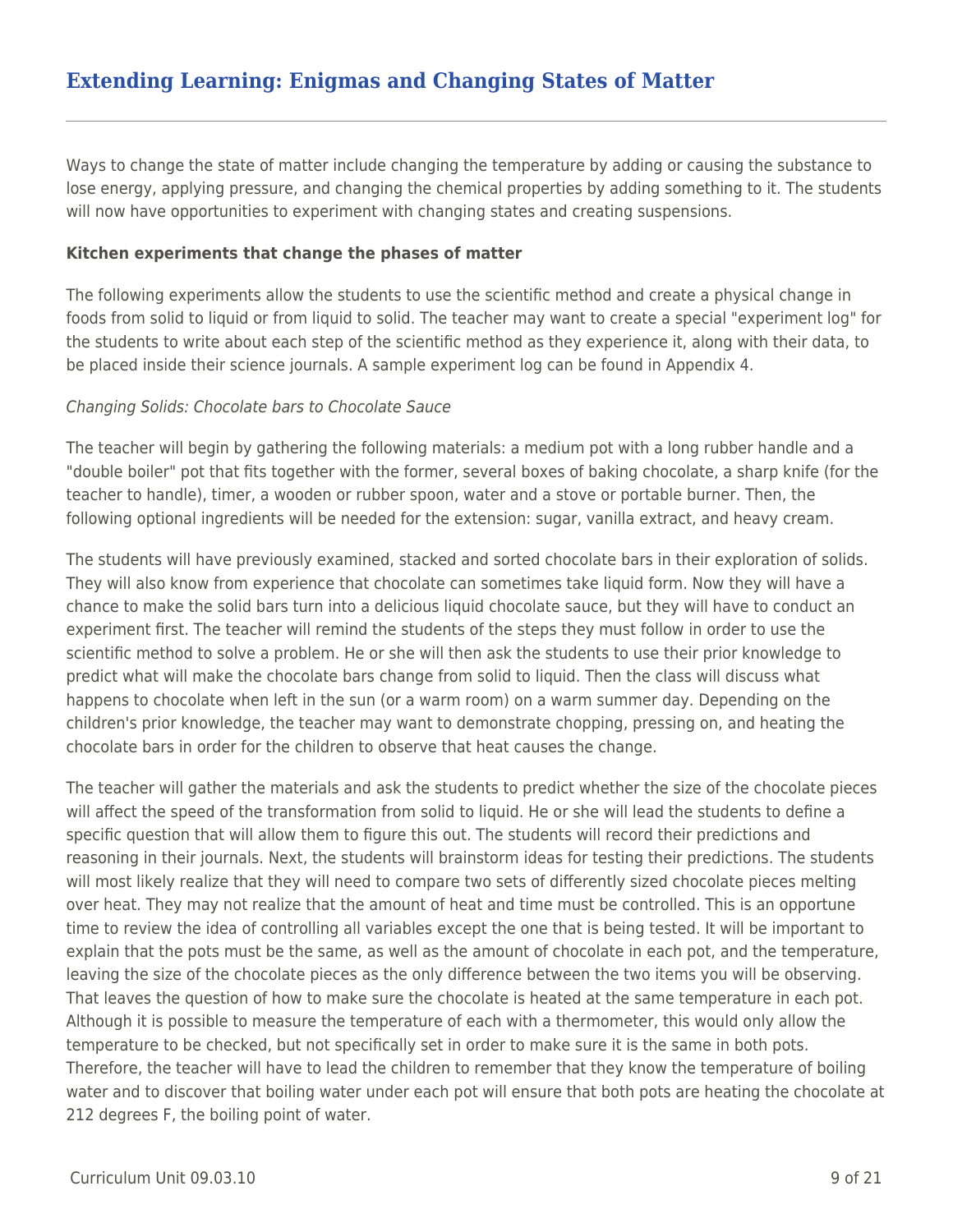#### These pictures show the set up required before melting.





#### These show the chocolate pieces before and after melting.



The students will need to time the melting in order to determine how long it takes for each set of chocolate pieces to turn to liquid. The students will have to decide and agree ahead of time whether they will stop the timer when the transformation is complete, when more than half is liquid, or when it begins to melt. They will also have to determine if and when they will stir the chocolate as it melts. Then, they will observe both sets of chocolate and determine which became liquid faster. Together with the teacher, the class will write out the steps of the procedure they have agreed upon. It will also be important to discuss and agree upon how they will determine whether their hypothesis has been proven true or false. In other words, the students should be able to articulate what results they would expect to prove their hypothesis and what results would disprove it.

In order to improve the validity of the experiment, the data should be recorded for multiple trials. This can be done by way of the teacher recording data for each group and compiling it, or by actual repeated trials. The students will probably be happy to repeat this experiment to verify the results. If possible, it should be repeated several times, on more than one stove, in order to prove its universality. The students will record their observations with words and pictures in their journals and/or experiment logs.

When I first conducted this experiment at home, the smaller,  $\frac{1}{4}$  oz. chunks, of chocolate melted in 6 minutes and 1 second, compared to the larger, 1 oz. chunks, which melted in 6 minutes and 15 seconds. Since this was a very small margin, it proved the need for multiple trials. After this, I repeated the experiment, but compared 1 oz. chunks and  $1/8$  th oz chunks. I further refined my experiment by comparing three sets of chocolate pieces: this time using 1 oz. chunks, 1/4 oz. chunks, and 1/8 oz. chunks. As you can see from the data listed below, the smaller pieces always melted faster than the larger pieces, though there was considerable variation in melting times. The teacher might have students try one or more of these variations, and instruct students to conduct additional trials. Subsequent trials might use even smaller pieces of chocolate, such as chocolate chips, or use pieces of chocolate that have been cut differently, such as horizontally. The teacher should also ask the students for ideas of ways to alter the procedure further in order to better refine this experiment.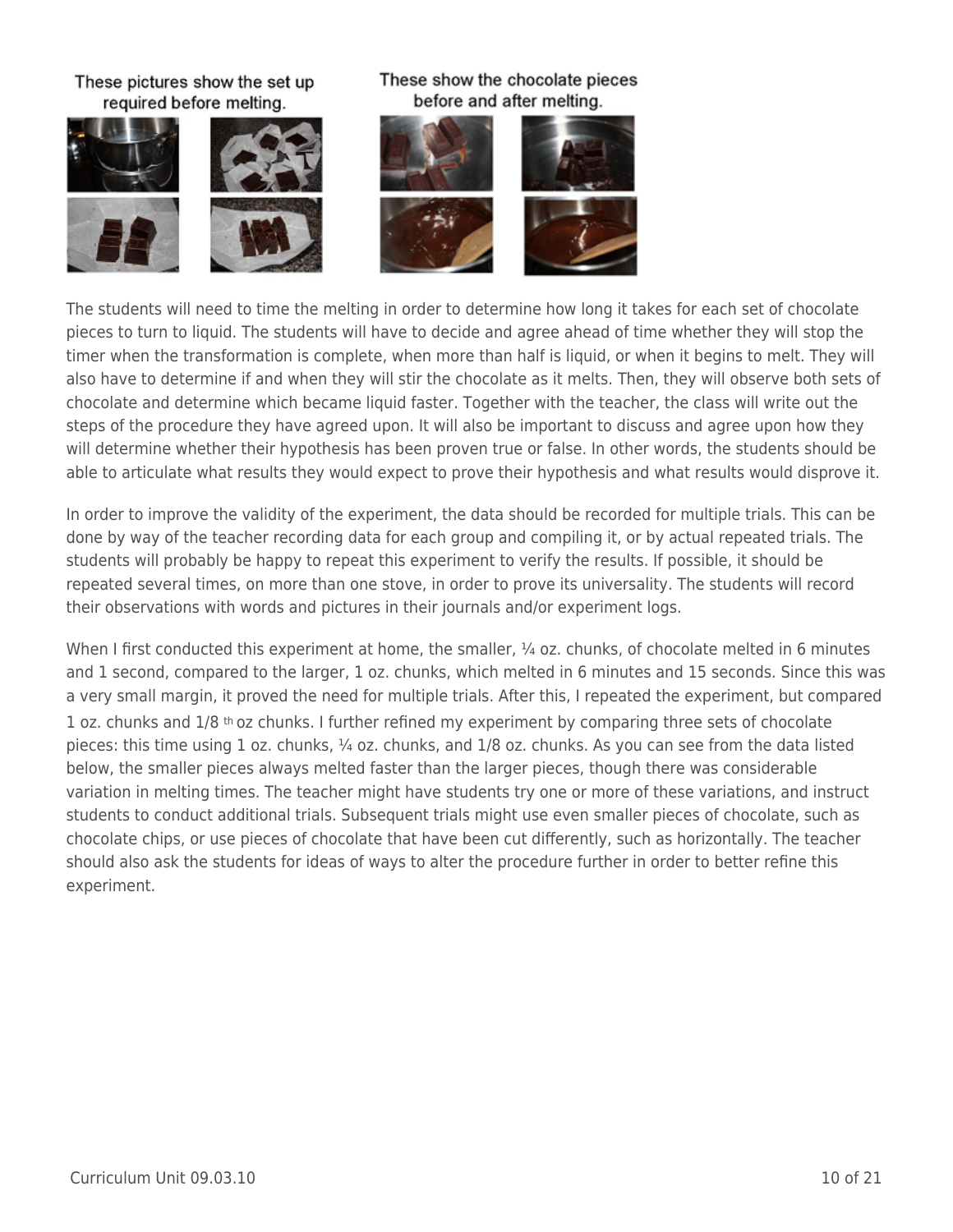|  |  | Trial 1: 6 oz of chocolate each |  |
|--|--|---------------------------------|--|
|--|--|---------------------------------|--|

| size of pieces $\vert 1oz \vert \frac{\frac{1}{2}}{2}$ oz $\vert 1/8$ oz |  |  |  |
|--------------------------------------------------------------------------|--|--|--|
| time to melt $\vert 6:15 \vert 6:01 \vert n/a$                           |  |  |  |

|  |  | Trial 2: 6 oz of chocolate each |  |
|--|--|---------------------------------|--|
|  |  |                                 |  |

| size of pieces $\vert$ 1 oz $\vert$ 1/4 oz $\vert$ 1/8 oz |  |       |
|-----------------------------------------------------------|--|-------|
| time to melt $  8:11   n/a$                               |  | 14.35 |

| Trial 3: 3 oz of chocolate each                |  |                  |  |  |
|------------------------------------------------|--|------------------|--|--|
| size of pieces $10z$ $\frac{1}{4}$ oz $1/8$ oz |  |                  |  |  |
| time to melt                                   |  | $8:05$ 4:15 2:30 |  |  |

For a delicious extension, the students will make chocolate sauce using the liquid chocolate. Combine 1 cup heavy whipping cream, 1/3 cup sugar, 1/3 cup light corn syrup, 1 and ½ teaspoons vanilla extract, and mix the combination together with 12 oz. hot, melted chocolate  $20$ . The children may try a spoonful or dip fruit into the sauce.

Finally, the students will form teams according to preference of chocolate sauce or chocolate bars. They will prepare notes in writing and conduct a verbal debate attempting to convince the other team that the liquid sauce or the solid chocolate bar is best.

### Changing Solid to a Liquid Solution: Sugar Cubes to Sugar Water <sup>21</sup>

For the next experiment, the materials needed are sugar cubes, food coloring, water, a tablespoon, a plainly colored saucer, dish or bowl, a timer, and a spoon.

The teacher will display sugar cubes and ask the students to observe them and describe whether they are solid or liquid. He or she will then have them explain why they appear to be solid and ask them to describe them in writing and pictures, according to the criteria by which they examined the other solids earlier. Then, the teacher will pose the problem: is it possible for the sugar cubes to become liquid and how might this happen. He or she will help to define the question that will guide the experiment by asking students to predict what will happen when 3 sugar cubes are stacked and placed on a shallow pool of water. Students will discuss the question in groups and decide on a hypothesis. Then, they will have to explain what prior knowledge helped them to make this prediction. The teacher will then write out the steps of the procedure that the class must follow.

The students will also work in groups to complete the experimentation. The teacher will instruct each group to put a drop of food coloring in the water and pour a tablespoon of water onto a saucer. Then, one of the students will place the stack of sugar cubes on the pool of water. Another group member will keep track of elapsed time and another will be the record keeper. The students will observe and record what happens after 30 seconds, 1 minute and 2 minutes, etc. The record keeper will write the group's observations in a table such as the sample below. Since the water molecules are strongly attracted to the sugar molecules, the water will soak into the sugar and climb up the tower of sugar, causing the sugar cubes to become soggy and fall over. After observing this, the groups will discuss the results and decide whether the sugar is still a solid substance after the water has soaked in. They will have to defend their answers to the class and in their journals.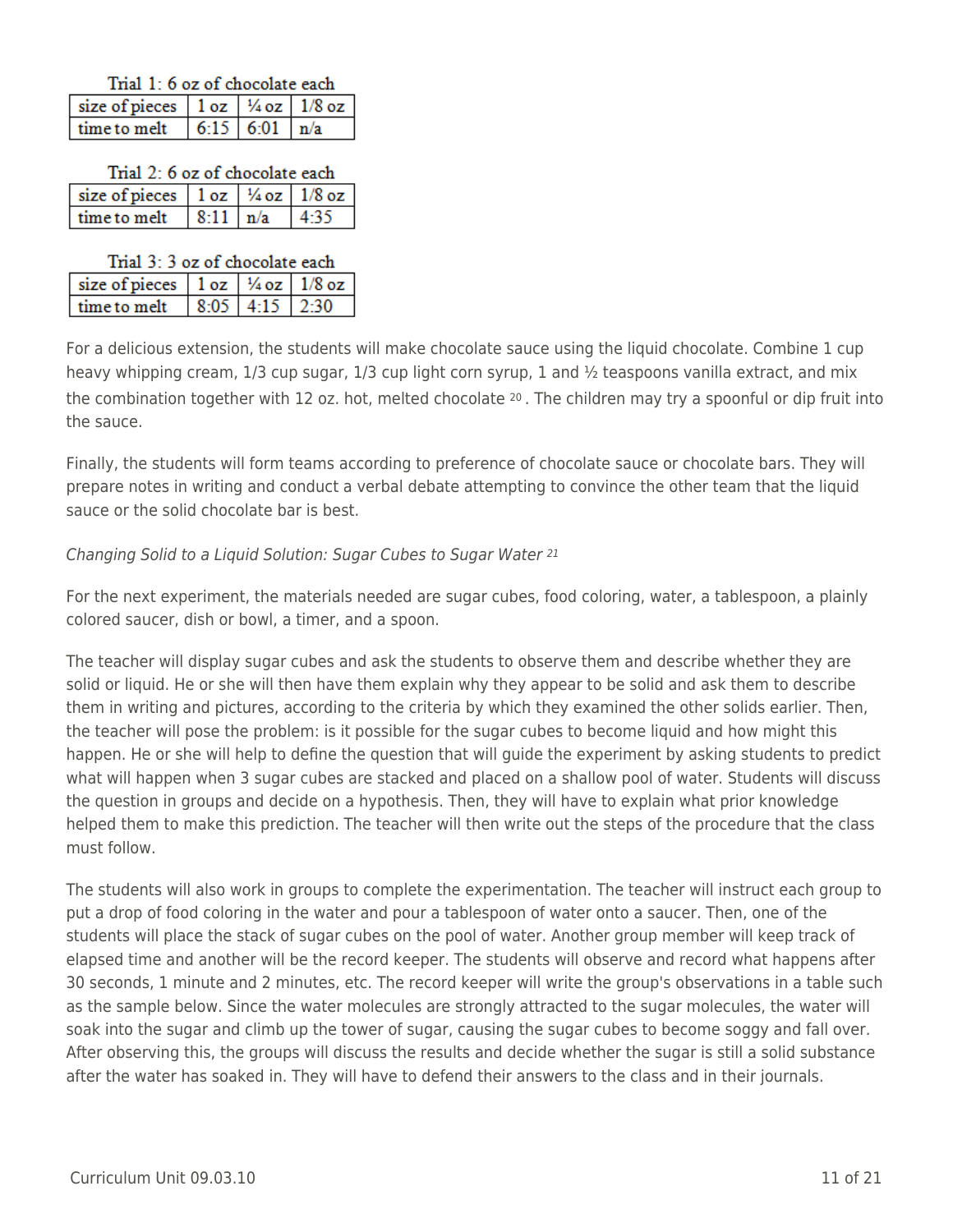These pictures show the sugar cubes after 10 seconds, 30 seconds, 10 minutes, and 25 minutes



| $10$ sec.           | water rose up 2 1/4 cubes                                                |
|---------------------|--------------------------------------------------------------------------|
| 30 sec.             | blue all the way up 3 cubes                                              |
| 1 min.              | 3rd cube knocked over                                                    |
| 2 min.              | 1 <sup>st</sup> cube starting to melt                                    |
| $5 \text{ min}$ .   | 1 <sup>st</sup> &2 <sup>nd</sup> mostly melted, 3 <sup>rd</sup> 1/4 gone |
| $10 \,\mathrm{min}$ | 1 <sup>st</sup> &2 <sup>nd</sup> almost gone, 3 <sup>rd</sup> 1/2 gone   |
|                     | last cube dissolving visibly                                             |
| $25 \text{ min}$    | all melted but a speck, looks liquid                                     |

### Changing Liquids to Solid: Making Ice Pops

The transformation of liquid to solid that the students may be most familiar with is that of water freezing and becoming solid ice. After studying various properties of the liquids provided to them, the students may be interested in creating solid juice pops from the liquid orange juice. Before they may eat the pops, however, they must conduct an experiment to see if the juice will become solid faster or slower than the water.

For this activity, the materials needed are two identical ice cube trays per group, orange juice, thermometers, timers, plastic knives, a freezer, and water. This activity will also take approximately two hours to complete data collection. It will be important for the students to poke and examine the juice and water at regular intervals, at least every ten minutes. However, since the data can be collected rather quickly at ten-minute intervals, the students may be able to work on another task between data collection duties. When I conducted this experiment at home, the juice and water started to change appearance after less than twenty minutes. The orange juice became more solid sooner than the water, yet the water ultimately formed uniformly solid ice cubes faster than the orange juice. This is because the orange juice has tiny orange pulp particles suspended within it. A selection of results you might expect can be found in the sample data table that follows.

| <b>Elapsed Time</b>  | Appearance of water                                     | Appearance of juice                 |
|----------------------|---------------------------------------------------------|-------------------------------------|
| $10 \,\mathrm{min}$  | water                                                   | orange juice                        |
| $20 \,\mathrm{min}$  | slight film of ice over water                           | mushy, thick, less fluid than water |
| $40 \,\mathrm{min}$  | ice on top of water                                     | mushy, slushy throughout, not hard  |
| $60 \,\mathrm{min}$  | $\frac{3}{4}$ liquid with top $\frac{1}{4}$ of cube ice | mushy, slushy throughout, not hard  |
| $80 \,\mathrm{min}$  | at least top 1/2 very hard                              | thick, slushy, not hard             |
| $120 \,\mathrm{min}$ | solid ice cubes                                         | close, but not solid, almost ice    |

To conduct the experiment, the students will first need to decide what they will consider solid for the purposes of this experiment and come to an agreement in writing among the class members. Second, they will need discuss their prior knowledge and form a hypothesis. They will predict which liquid will freeze faster, and write their reasoning in their journals. Third, the teacher will lead the class to write a clear procedure. The students will have to make sure that the time is the only variable. Therefore, the teacher will lead the students to discover that they will need to make sure they have equal sized ice cube trays, equal amounts of the liquids, and room to freeze both liquids in the same area of the freezer with equal temperatures. The students will then measure the liquids, examine the trays, and use thermometers to make sure the freezer has equal temperatures in the areas where the ice cube trays will sit. The students will pour the liquids, place the trays in the freezer, and begin timing. Every ten minutes, they will need to examine and poke at cubes of each liquid to make observations and determine the consistency of each substance. The students will record the data at each time interval as they did for the sugar cubes. Finally, the students will record their observations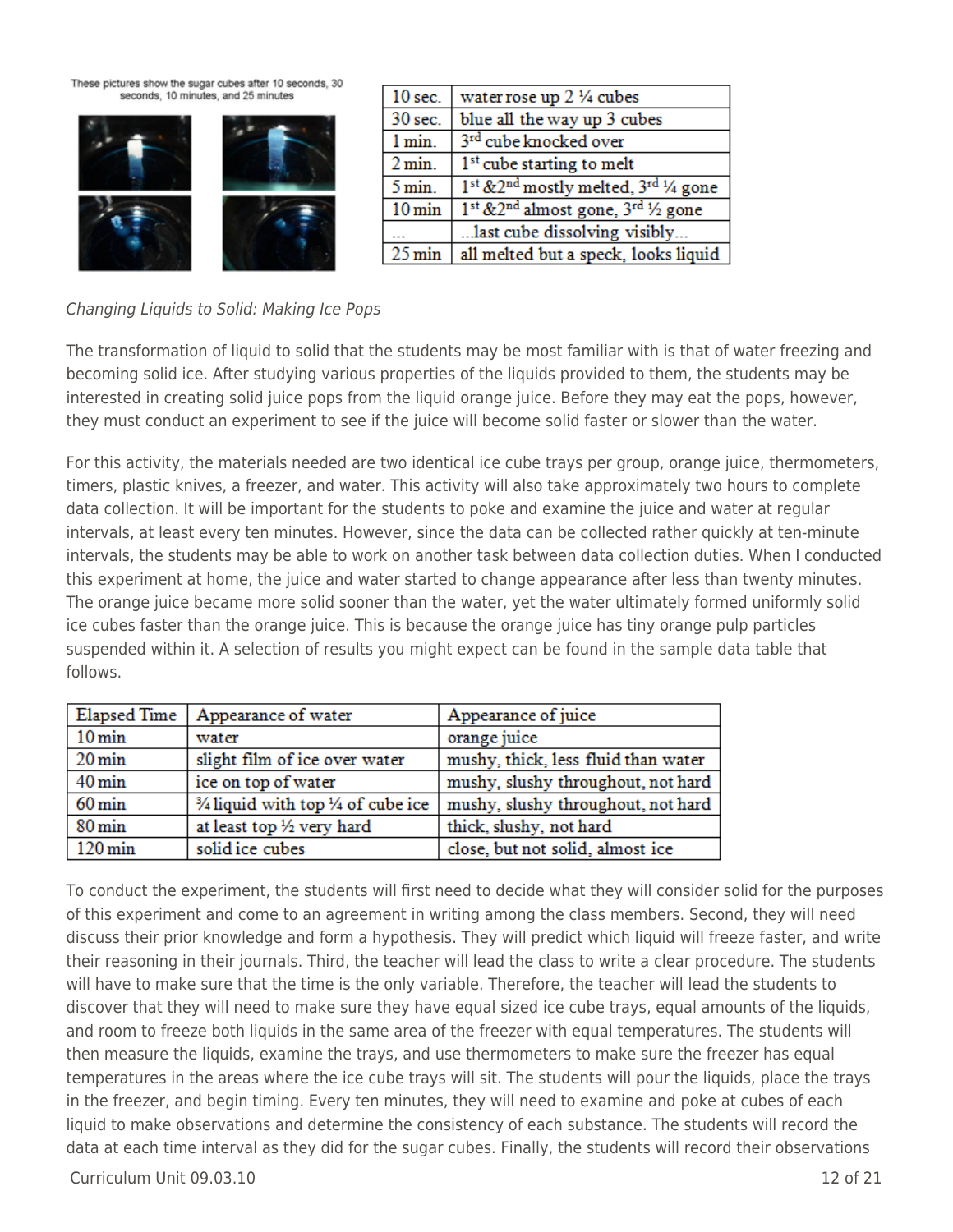and speculations about their results in their journals. Then, they will be able to eat the orange pops they have made! As a fun language extension, the students may conduct a debate about liquid orange juice versus orange ice pops, as they did for the chocolate.

### Discovering Special Mixtures: Changing a Gel To a Solid- (Baking Bread)

Students will have discovered from their previous activities that dough acts like a solid in some ways, since it does not flow unless a force is applied to it. It does not have a definite shape, nor does it completely take on the shape of the container it is in. It is somewhat rigid but can be made to flow or change shape. However, once it becomes bread, it will have a definite shape and definitely will not flow. The students are likely to know that dough must be baked, or heated in order to become bread and take on its solid form. For this activity, the students will experiment to see how long bread dough must be heated before it becomes solid. They should be given dough and bread (made from the same kind of dough) to touch, look at, compare, and of course write about their observations. Of course, they will want to make the dough into solid bread to eat.

The materials needed for this activity are prepared bread and two identical amounts of bread dough for each group, a knife, a heat-proof spoon, an oven, oven mitts, and a timer. The dough should be purchased or prepared ahead of time. It is important to have at least two identical loaves to observe so that one can be cut after the bread begins to appear solid and cooked, and the other can be cut after the bread is clearly solid and browning. When I conducted this experiment at home, I used a rapid rise white bread recipe and a bread machine to make the dough. The bread cooked quickly and tasted delicious. I examined the bread by pushing on it with a heat-proof spoon. I then recorded the appearance and malleability of the bread at five- minute intervals. After 10 minutes, the bread was still malleable from the outside, though it was clearly not able to flow. After 15 minutes, the outside was fairly hard and light brown, yet the inside was very soft and able to change shape with little force. After 20 minutes, the outside crust was dark brown and hard, and the inside was firm and able to resist moderate pressure.

#### Subjective solids. These pictures show the bread after 15 and 20 minutes.



Before baking, the teacher will ask the students to predict how long it will take to bake the dough and create solid bread. Some of the students may have background knowledge to share with the class in order to help make an educated prediction. Of course, they will also have to agree on what the bread looks like when it has become solid, baked bread, so they will know when to stop the timer and remove the bread from the oven. Once the students have made predictions and written their reasoning in their journals, they will be ready to experiment with baking bread. They will measure and form several equal sized mounds of dough and place them in the oven at the same temperature (after reviewing the need for all variables except time to be the same). The teacher will set the timer and have students check on the dough frequently, at least every five minutes, recording the time elapsed and the appearance of the dough. When the dough has become solid bread, they should remove it from the oven and write about the results of the experiment. Then they may enjoy eating the bread!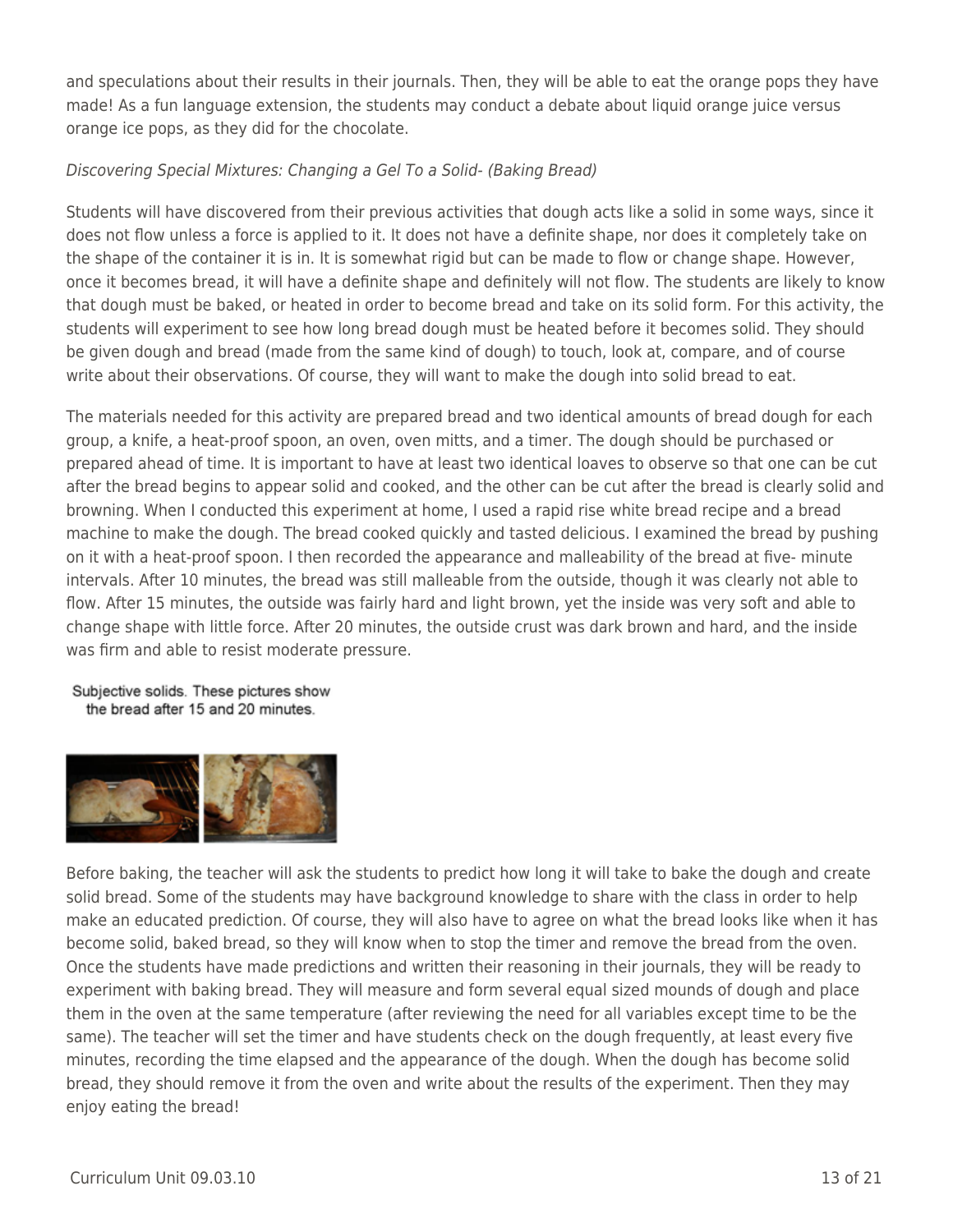#### Changing Liquids to an Emulsion: Making Mayonnaise <sup>22</sup>

Next, the students will use some common liquids to make a gel- mayonnaise. For each team, the teacher will need to gather 2 egg yolks, 3 tablespoons lemon juice, ¼ teaspoon salt, a pinch of pepper and 1 cup of oil, as well as a large bowl and a whisk. He or she will have the students combine all the ingredients except the oil, noticing the fluidity and viscosity of each of these before mixing. Then, the teacher will instruct students to whisk in a few drops of oil at a time until the mixture is smooth. It is really important to mix the oil into the mixture very slowly. After more than half the oil has been added a few drops at a time, students may add the rest of the oil, still slowly, stirring all the while. Finally, when the oil is completely incorporated, students will use a wire whisk to beat the mixture quickly. If this has been done carefully and mixed vigorously for at least five to ten minutes, the liquids will have turned to a thick yellow emulsion: mayonnaise. The students will record their observations in their journals and explain that the egg yolks hold all the liquids together as one thick, smooth suspension that neither holds its shape like a true solid nor flows freely like a true liquid.



Changing Solid Particles and Liquid to a Gel: Making Jello Fruit Mold

Finally, the students will create a gel using solid gelatin particles and water. This activity will take approximately two hours including data collection. First, each group of students must gather a large bowl, a whisk, gelatin fruit mold mix, cold water, a measuring cup, and a cup of boiling water. The students will predict how long the Jello will take to become a gel and record their predictions in their journals. Then, they will combine the gelatin powder and the boiling water. They will stir the mixture thoroughly with a whisk and then whisk the cold water into the mixture. Students will place the mixture in the refrigerator and make observations every ten minutes until the jell-o has formed a gel. When complete, the jell-o holds together and resists flowing, but does not truly retain its own definite shape when dropped. It will be important for students to write descriptively in their journals about each observation, since the changes will be subtle and gradual. This sample data table shows some results the teacher might expect students to observe.

| $20 \,\mathrm{min}$ . | totally liquid, freely flowing                             |
|-----------------------|------------------------------------------------------------|
| $30 \,\mathrm{min}$ . | slightly thicker, freely flowing                           |
| $50 \,\mathrm{min}$   | thicker, flows but sticks to sides of the bowl             |
| $70 \,\mathrm{min}$   | flows slowly with more force, jiggles, moves as a whole    |
| $80 \,\mathrm{min}$   | jiggles, same consistency throughout, spreads when dropped |
| $120 \,\mathrm{min}$  | jiggles, retains same basic shape when dropped             |

For an interesting extension, students will be asked to predict what will gel faster when comparing gelatin fruit mold and non-gelatin, vegetarian fruit mold mix made from seaweed. The students will follow the steps of the scientific method to find the results. Please note that non-gelatin fruit mold gels faster than Jello, in about 1 hour, but is slightly less firm than Jello when completely set. Non-gelatin fruit mold mix may be purchased at

#### $C$ urriculum Unit 09.03.10  $\qquad$  14 of 21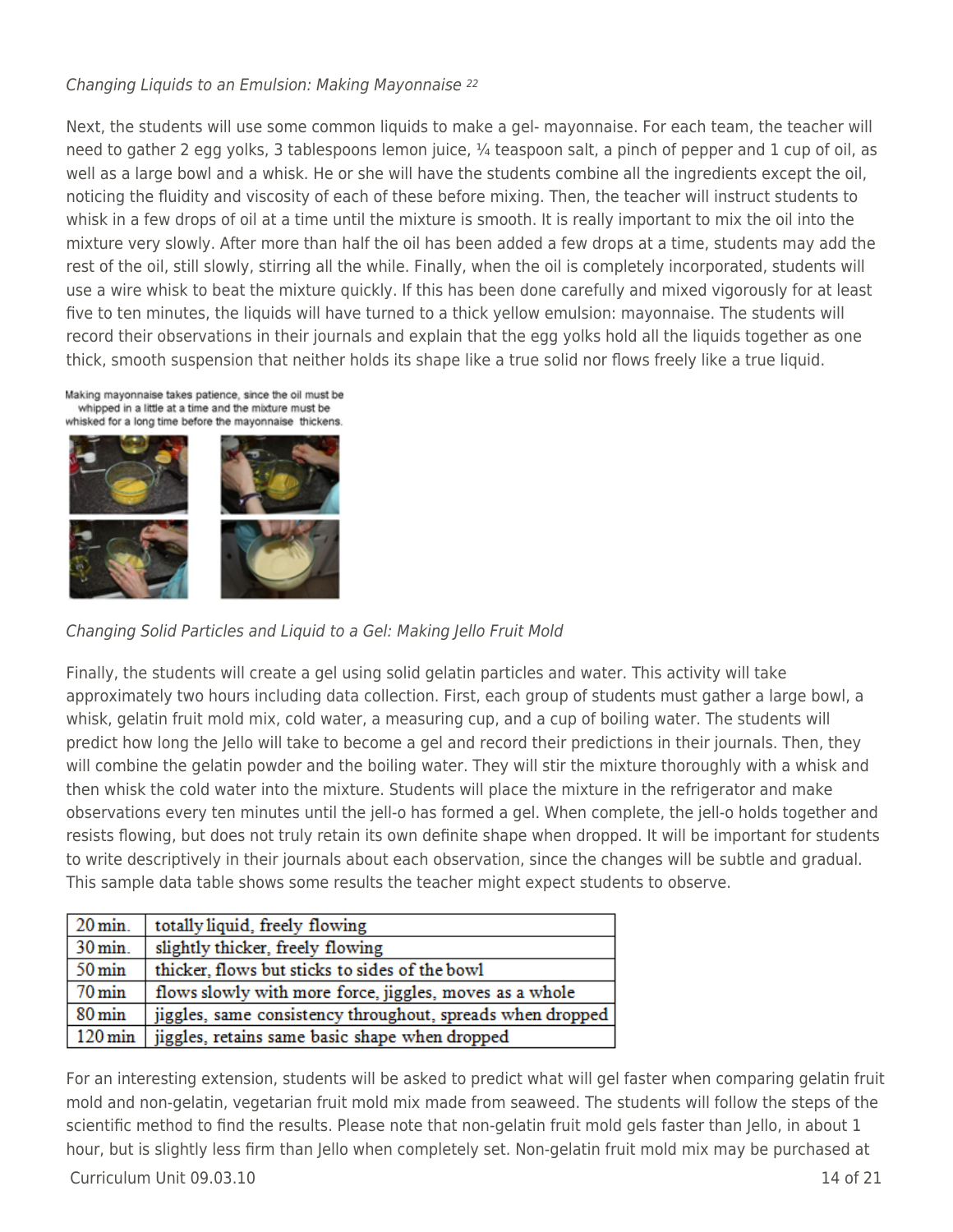health food stores or online.

## **Bibliography/ Resources for Teachers**

Barham, Peter. The Science of Cooking. Germany: Springer-Verlag Berlin Heidelberg, 2001. This explains the scientific principals that affect cooking in easy to read format.

Bosak, Susan B. Science Is....Canada: Webcom Limited, 1991. This is a large, user-friendly collection of science experiments with short explanations of scientific principles.

Carolina Press. STC Teacher's Guide: Liquids and Solids. Burlington, NC: Carolina Biological Supply Company, 2005. This describes lessons and objectives for sorting activities involving liquids and solids separately.

Chu, Michael, "Homemade Mayonnaise," Cooking for Engineers, http://www.cookingforengineers.com/recipe/43/Homemade-Mayonnaise

This website provides concise and clear directions on how to make mayonnaise.

Doris, Ellen. Doing What Scientists Do. New Hampshire: Heinemann, 1991. This is an excellent resource on teaching science with inquiry, especially for new teachers.

Edinformatics.com, "Suspensions and Colloids," http://www.edinformatics.com/math\_science/suspensions\_colloids.htm This site has a useful chart showing different types of suspensions.

Heddle, Rebecca. Science in the Kitchen. London, England: Usborne Publishing Ltd, 1992. This has fun kitchen experiments and activities for home or school.

Gega, Peter C. Science in Elementary Education. New Jersey: Prentice Hall, 1990. This is a comprehensive science book with easy to read information on most elementary science concepts and some experiments to go with them.

Hirschfeld, Robert and Nancy White. Kids' Science: Creative Experiences for Hands on Fun. Vermont:Williamson Publishing, 1995. This book is filled with fun experiments designed for children ages 4 to 10 and informational reading geared for older children, parents, or teachers to read to the children.

Jaworski, Stephanie. "Chocolate Sauce Recipe," http://www.joyofbaking.com/ChocolateSauce.html A delicious idea for melted chocolate.

McGee, Harold.On Food and Cooking: The Science and Lore of the Kitchen. New York: Scribner, 2004. This is a very informative, somewhat technical but fairly easy to read book with information about most foods.

National Science Foundation Science and Technology Center for Environmentally Responsible Solvents and Processes (CERSP), "Oobleck," http://www.science-house.org/CO2/activities/polymer/oobleck.html This site gives a recipe for "oobleck" which is called "magic mud" in this unit and explains why it acts the way it does.

Nye, Bill. Bill Nye the Science Guy's Big Blast of Science. Cambridge, Massachusettes: Perseus Books, 1993.This has detailed and easy to read information on the scientific method and many science concepts, including matter.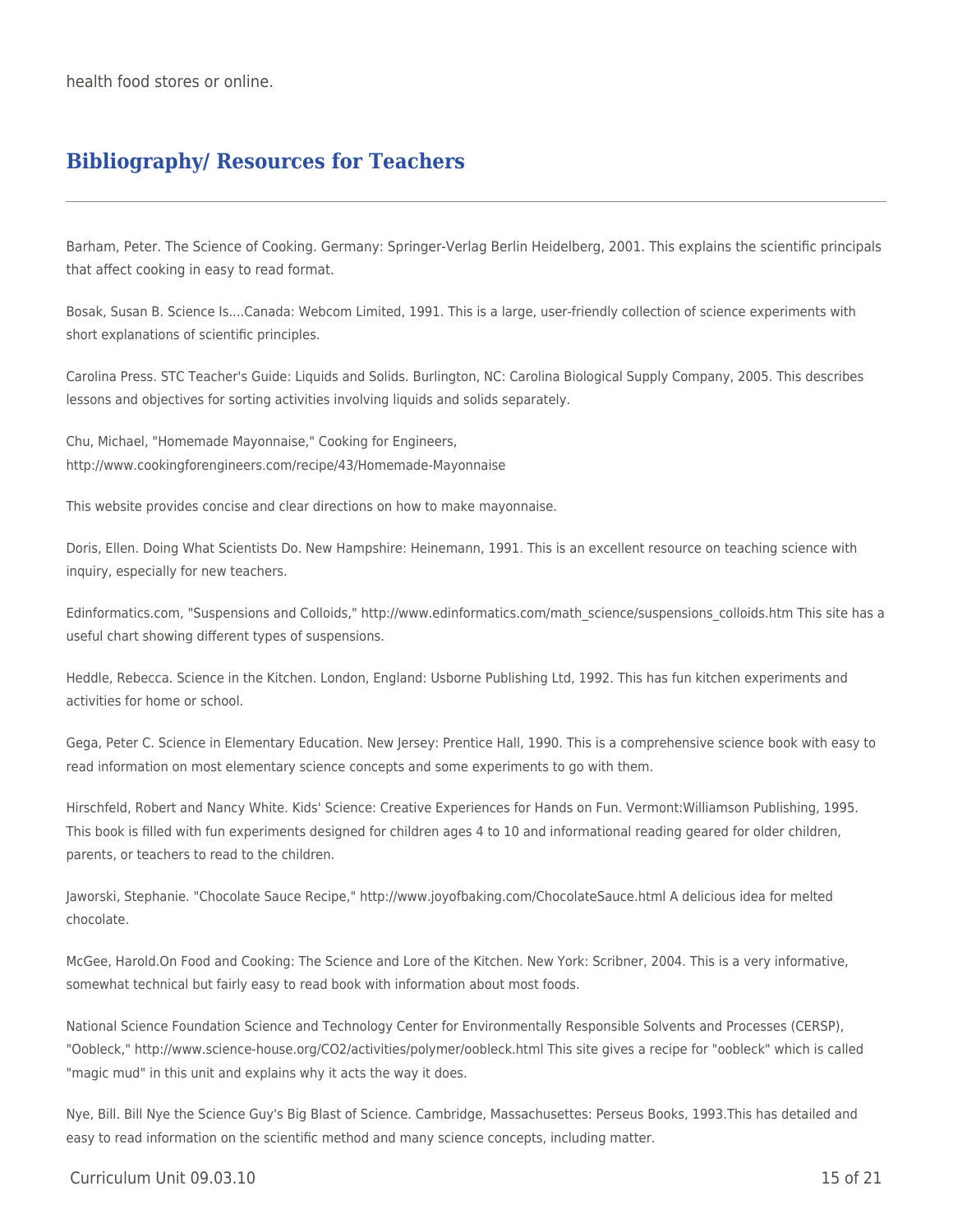Penrose, Gordon. 1987. Magic Mud and Other Great Experiments. New York: Simon & Schuster, 1987. This has lots of experiments and science magic tricks.

Science and Engineering Experiments for Kids."Solids, Liquids, Gases." http://www.msm.cam.ac.uk/SeeK/solid.htm This web site offers and excellent introductory lesson.

VanCleave, Janice. Janice VanCleave's 200 Gooey, Slippery, Slimy, Weird and Fun Experiments. New York: John Wiley & Sons, 1993. A book of excellent, fun experiments.

### **Children's Classroom Reading Selections/ Resources for Students (and Teachers)**

Bayrock, Fiona. States of Matter: A Question and Answer Book. Mancato, Minnesota: Capstone Press, 2006. This book has excellent questions on states of matter, weather, and other interesting aspects of matter. It has great illustrations, index, glossary, etc. It is appropriate for students reading at high-second grade/ early third grade level .

BBC. "Bitesize" http://www.bbc.co.uk/schools/ks2bitesize/science/materials.shtml

This website provides fun and interactive activities for students on matter, changing states, and a variety of related topics. Quizzes and informative answers are included.

Bodach, Vijaya Khisty. States of Matter. Logan, Iowa: Perfection Learning Corporation, 2006. This has excellent details and examples to help students understand. It also contains a glossary, index, charts and illustrations. It is appropriate for shared reading or independent reading for students reading at high-third or fourth grade level.

Curry, Don L. What Is Matter? Danbury,Connecticut: Children's Press, a division of Scholastic, 2004. This explains states of matter at a first grade level.

Garrett, Ginger. Solids, Liquids and Gases. Danbury,Connecticut: Children's Press, a division of Scholastic, 2004. This explains states of matter at a first grade level.

Gibson, Gary. Science for Fun: Making Things Change. Brookfield, Connecticut: Copper Beech Books, 1995.This has fun experiments for changing states and other changes.

Heddle, Rebecca. Science in the Kitchen. London, England: Usborne Publishing Ltd, 1992. This has fun kitchen experiments and activities for home or school.

Mason, Adrienne. Change It!:Solids, Liquids, Gases, and You . Tonawanda, NY: Kids Can Press, 2006. This has explanations and experiments. It is written for high-first grade level or early second grade level readers. It includes additional information for teachers.

Mason, Adrienne. Touch it! Materials, Matter, and You. Tonawanda, NY: Kids Can Press, 2005. This has explanations and experiments to explore matter and would also be useful for introducing observations and describing. It is written for high-first grade level or early second grade level readers. It includes additional information for teachers.

Nye, Bill. Bill Nye the Science Guy's Big Blast of Science. Cambridge, Massachusettes: Perseus Books, 1993. This has detailed, fun to read information on the scientific method and many science concepts, including matter. It is intended for fifth or sixth grade level.

#### $C$ urriculum Unit 09.03.10  $\qquad$  16 of 21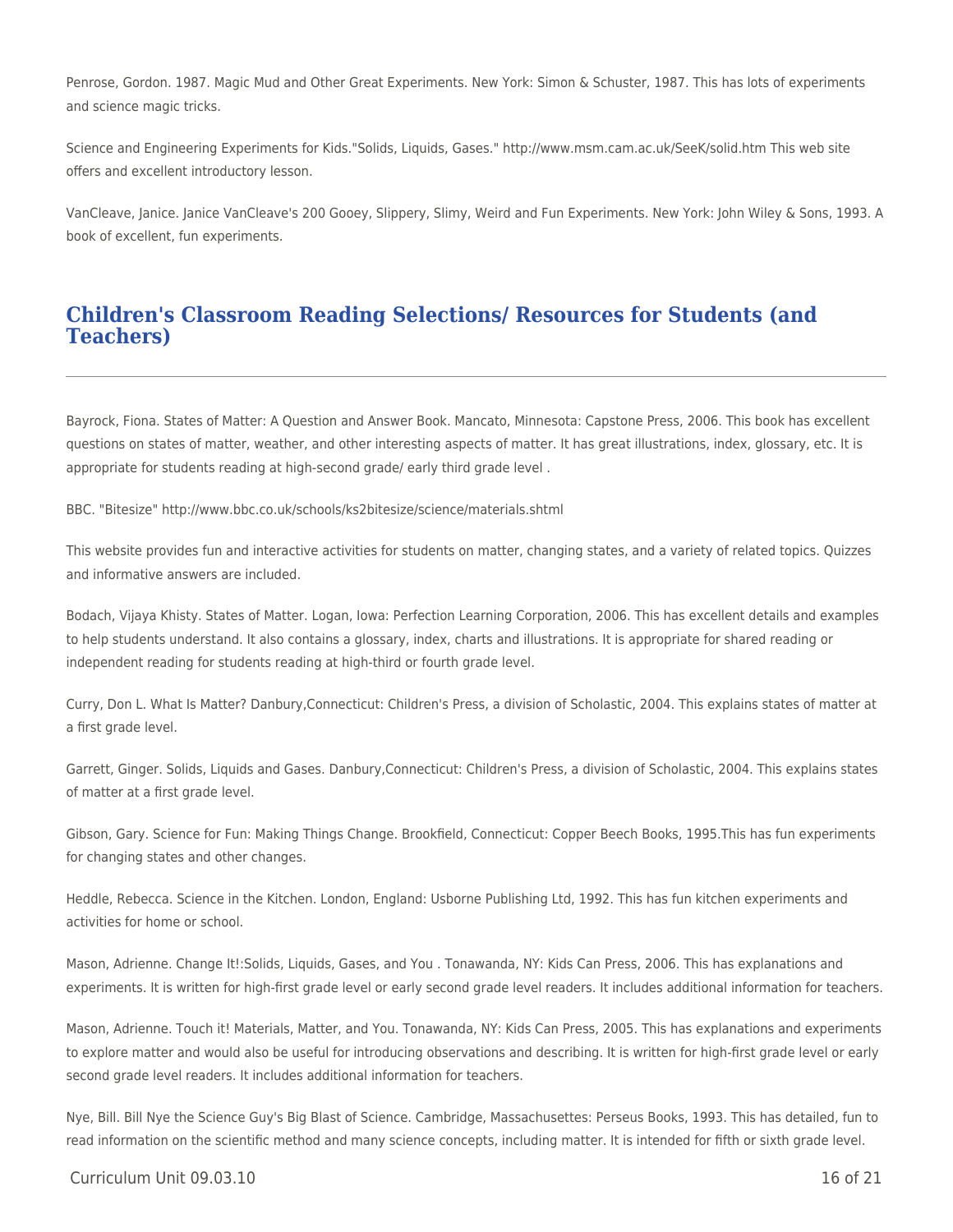Ontario Science Centre. Starting With Science: Solids, Liquids, and Gases. Tonawanda, NY: Kids Can Press, 1995. This contains experiments and explanations, index, glossary, and a kid friendly explanation of why the "magic mud" or "oobleck" acts as it does.

Purdue University, "Gases, Liquids, and Solids," http://www.chem.purdue.edu/gchelp/liquids/character.html This web page has a great visual representation of the molecular movement of the 3 states of matter.

Ross, Michael Elsohn. What's the Matter in Mr. Whiskers' Room? Cambridge, MA: Candlewick Press, 2004.This is a fiction book in which the characters learn scientific principles and conduct experiments on matter. It is for second grade reading level.

Tocci, Salvatore. Experiments with Solids, Liquids, and Gases. Children's Press, a division of Scholastic, 2001. This contains narrative explanations of states of matter and experiments, written for second grade level.

Zoehfeld, Kathleen. What is the World Made Of? All About Solids, Liquids, and Gases. HarperCollins Pub. New York: Harper Collins Publishers, 1998. Narrative about liquids and solids for high first grade or early second grade level.

### **Appendix 1: Implementing District Standards**

### **Grades PreK-2 Core Scientific Inquiry, Literacy and Numeracy**

A INQ.1- Make observations and ask questions about objects, organisms and the environment.

Students will predict, discuss and observe during science experiments and projects.

A INQ.2- Use senses and simple measuring tools to collect data.

Students will observe with the senses and measure with thermometers and measuring tools.

INQ.3 Make predictions based on observed patterns.

For each project, students will make predictions and test their predictions.

A INQ.4- Read, write, listen and speak about observations of the natural world.

Students will work in groups, discuss in class, and write in science journals throughout the unit.

A INQ.5- Seek information in books, magazines and pictures.

Students will complete research with library books, internet use, and pictures.

A INQ.6- Present information in words and drawings.

Students will have to present findings in speeches, drawings, and in writing.

A INQ.7-Use standard tools to measure and describe physical properties such as weight, length and

 $C$ urriculum Unit 09.03.10 17 of 21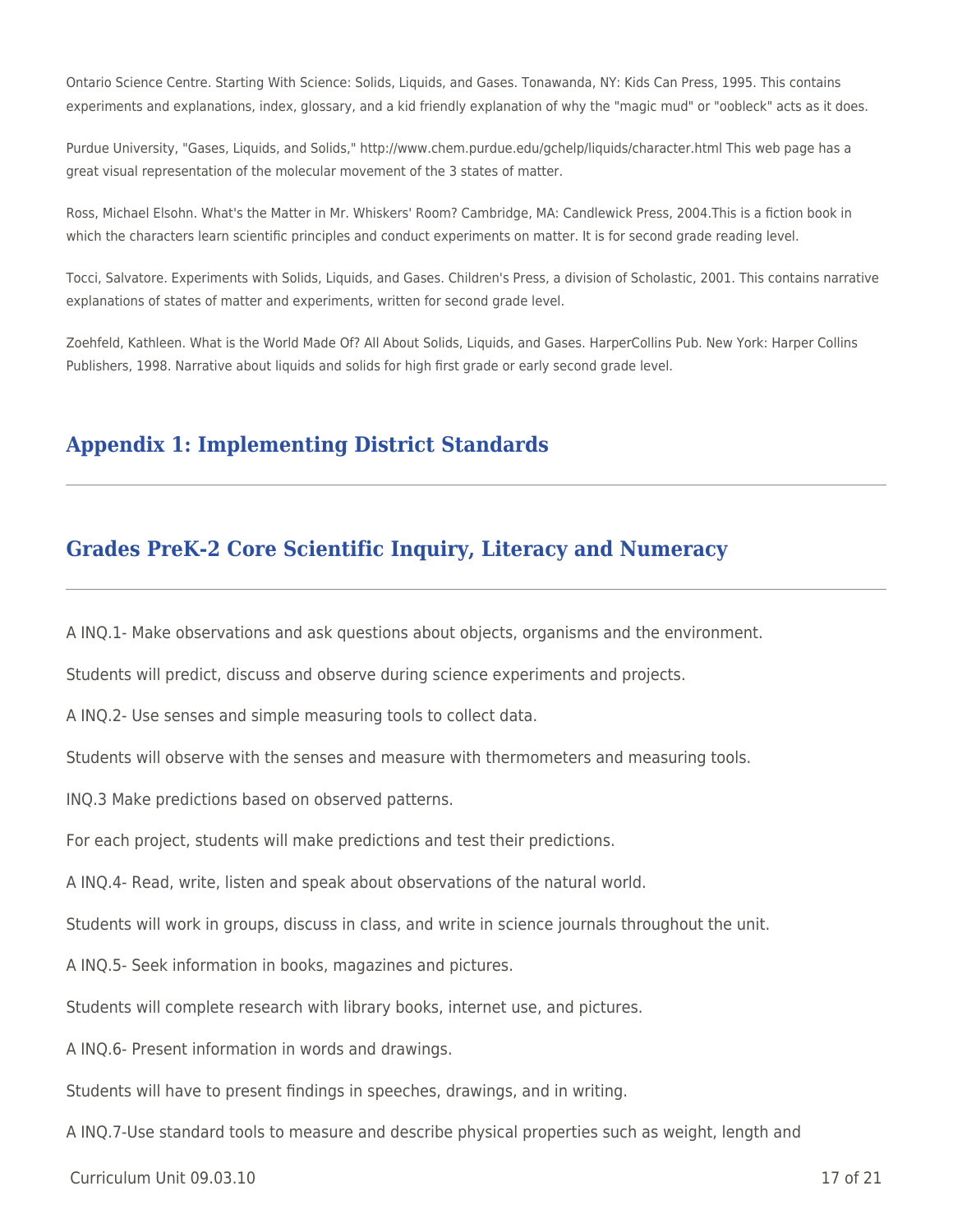temperature.

Students will use thermometers, rulers, and measuring tape as part of record keeping and science experiments.

## **Grade 2 Content Standards**

Properties of Matter - How does the structure of matter affect the properties and uses of materials? (PHY)

2.1 - Materials can be classified as solid, liquid or gas based on their observable properties.

A18 Describe differences in the physical properties of solids and liquids.

## **Appendix 2: Sample Written Response Question Worksheet**

(This sample corresponds to the one of the second grade reading selections, What is the World Made Of? , by Kathleen Weidner Zoehfeld.)

What is the World Made of? Written Response

Focus Question: What important facts did you learn about solids and liquids from this book? Give details from the text to show why these facts are important.

Remember to back up whatever you write in your topic sentence with details from the text that prove your point.

# **Appendix 3: Sample Science Observation Journal**

My name is **Example 20** and the Date

Observing Solids Journal

- 1. What did you notice about the solids you observed today?
- 2. How did you sort your objects?
- 3. Choose one of the solids you examined today. Draw it and then write all about the properties you observed. Solid:
- 4. Choose one other solid that was different. Draw it and then write about the properties you observed. Solid: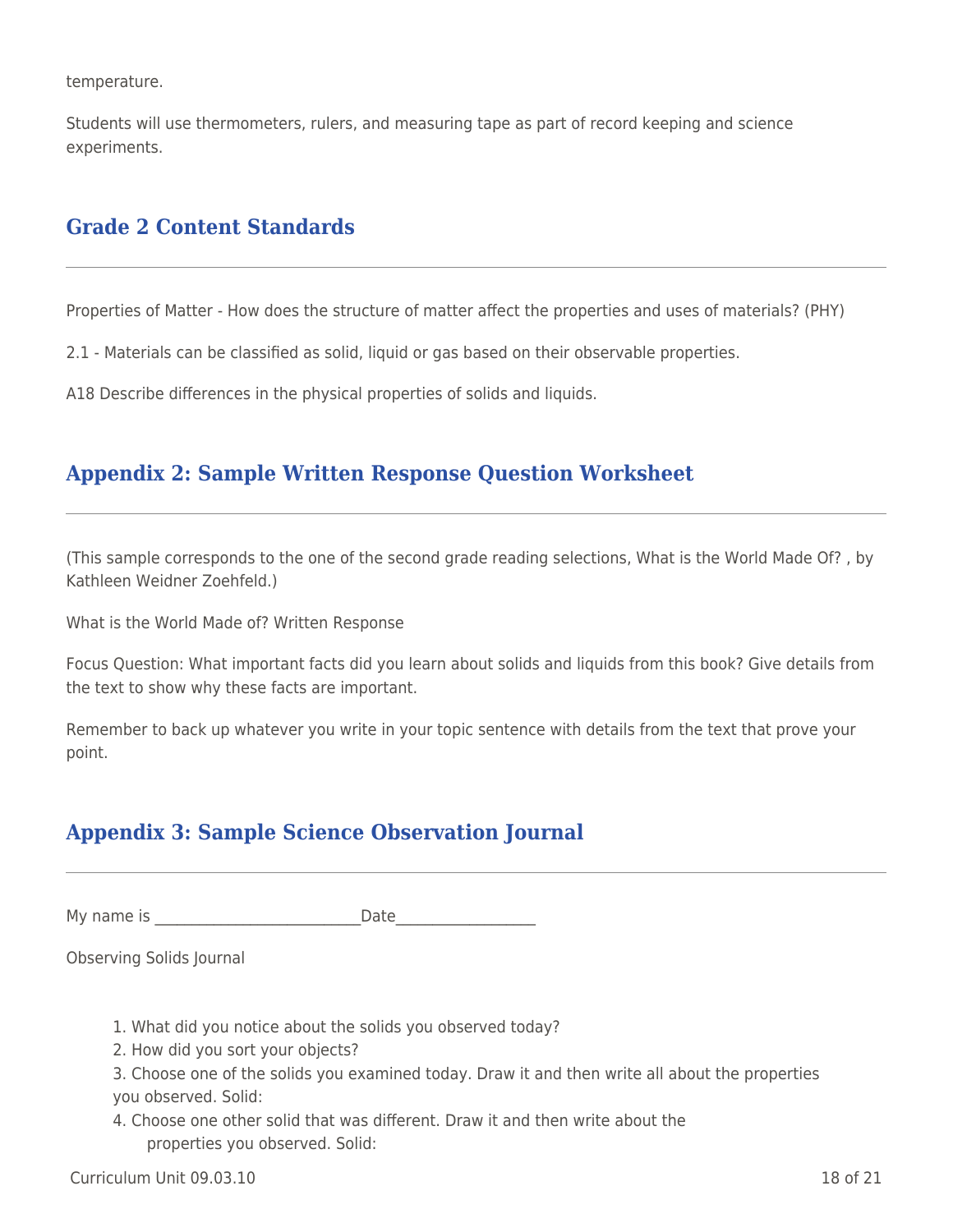# **Appendix 4**

Name\_\_\_\_\_\_\_\_\_\_\_\_\_\_\_\_\_\_\_\_\_\_\_\_\_\_\_\_\_\_\_\_\_\_\_ Date\_\_\_\_\_\_\_\_\_\_\_\_\_\_\_\_\_\_\_\_\_\_\_\_

## **Science Experiment Log**

What are you hoping to learn more about? How did you become interested in this topic? What books or websites have helped you to learn about this topic? What are some things you already know that will help you understand this experiment? What is the objective of this experiment? (What do you want to find out?) What is your hypothesis? (That's your best quess about what will happen.) What might happen that would prove your hypothesis correct? What do you expect to happen? What might happen that would prove your hypothesis wrong? Why do you want to know the results of this experiment? What materials are you using to help you make your discovery? What is your procedure for this experiment? (What are the steps?) What do you observe? (Make a small picture, then write about it.)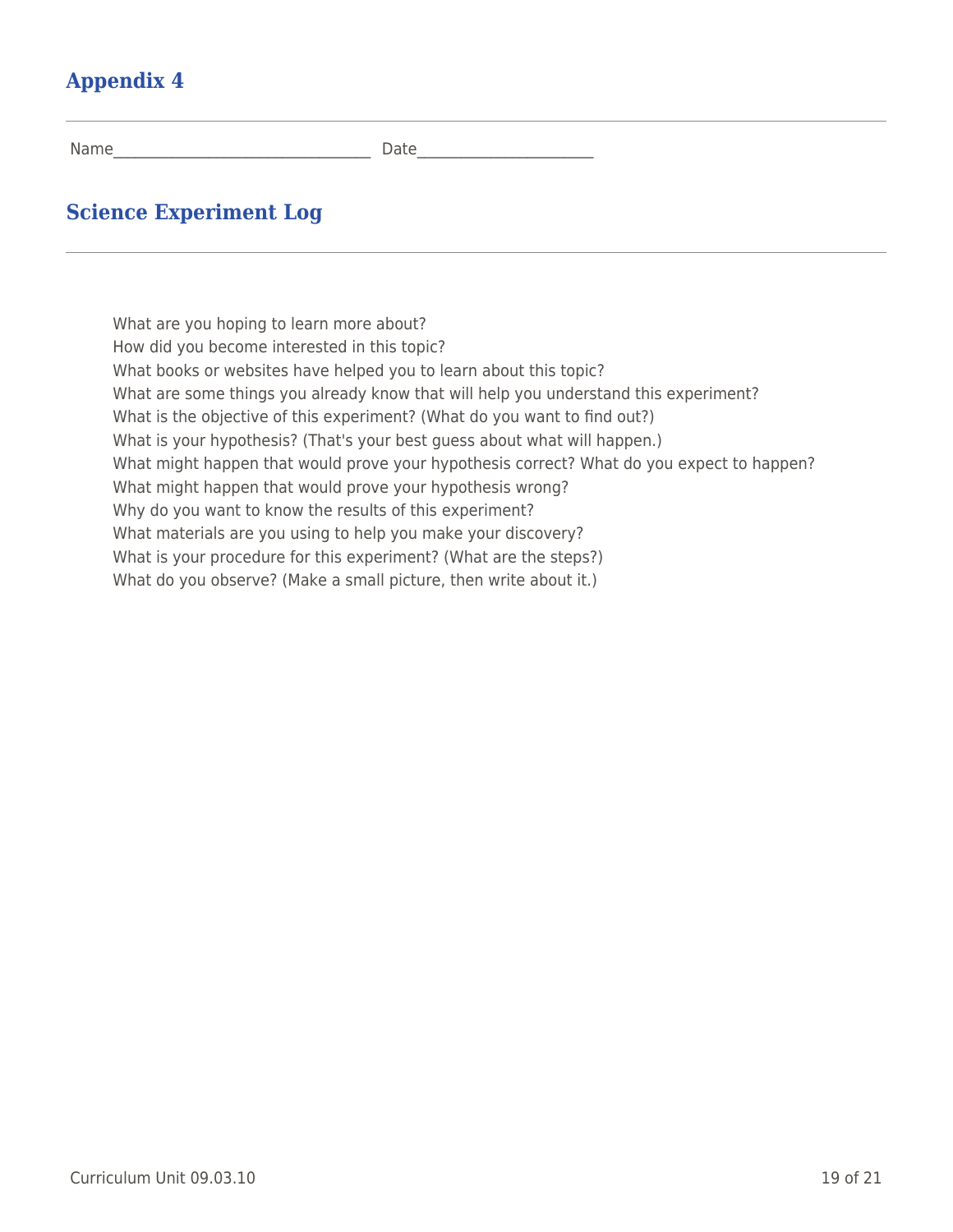### **Endnotes**

Purdue University, "Gases, Liquids, and Solids," www.chem.purdue.edu Peter Gega, Science in the Elementary Classroom, 243 Peter Gega, Science in the Elementary Classroom, 243 Peter Gega, Science in the Elementary Classroom, 243 Edinformatics.com, "Suspensions and Colloids" www.edinformatics.com Edinformatics.com, "Suspensions and Colloids" www.edinformatics.com Edinformatics.com, "Suspensions and Colloids" www.edinformatics.com Peter Barham. The Science of Cooking, 144 Edinformatics.com, "Suspensions and Colloids" www.edinformatics.com Bill Nye. Bill Nye the Science Guy's Big Blast of Science, 1-15 Bill Nye. Bill Nye the Science Guy's Big Blast of Science, 1-15 Robert Hirschfeld and Nancy White. Kids' Science: Creative Experiences for Hands on Fun, 76 Carolina Press. STC Teacher's Guide: Liquids and Solids Carolina Press. STC Teacher's Guide: Liquids and Solids Bill Nye. Bill Nye the Science Guy's Big Blast of Science, 1-15 Carolina Press. STC Teacher's Guide: Liquids and Solids Carolina Press. STC Teacher's Guide: Liquids and Solids Penrose, Magic Mud and Other Great Experiments, 8-9 National Science Foundation Science and Technology Center for Environmentally Responsible Solvents and Processes (CERSP), "Oobleck," http://www.science-house.org/CO2/activities/polymer/oobleck.html Stephanie Jaworski. "Chocolate Sauce Recipe," http://www.joyofbaking.com/ChocolateSauce.html This activity is adapted from Rebecca Heddle. Science in the Kitchen, 8 Michael Chu, "Homemade Mayonnaise," Cooking for Engineers, http://www.cookingforengineers.com/recipe/43/Homemade-Mayonnaise